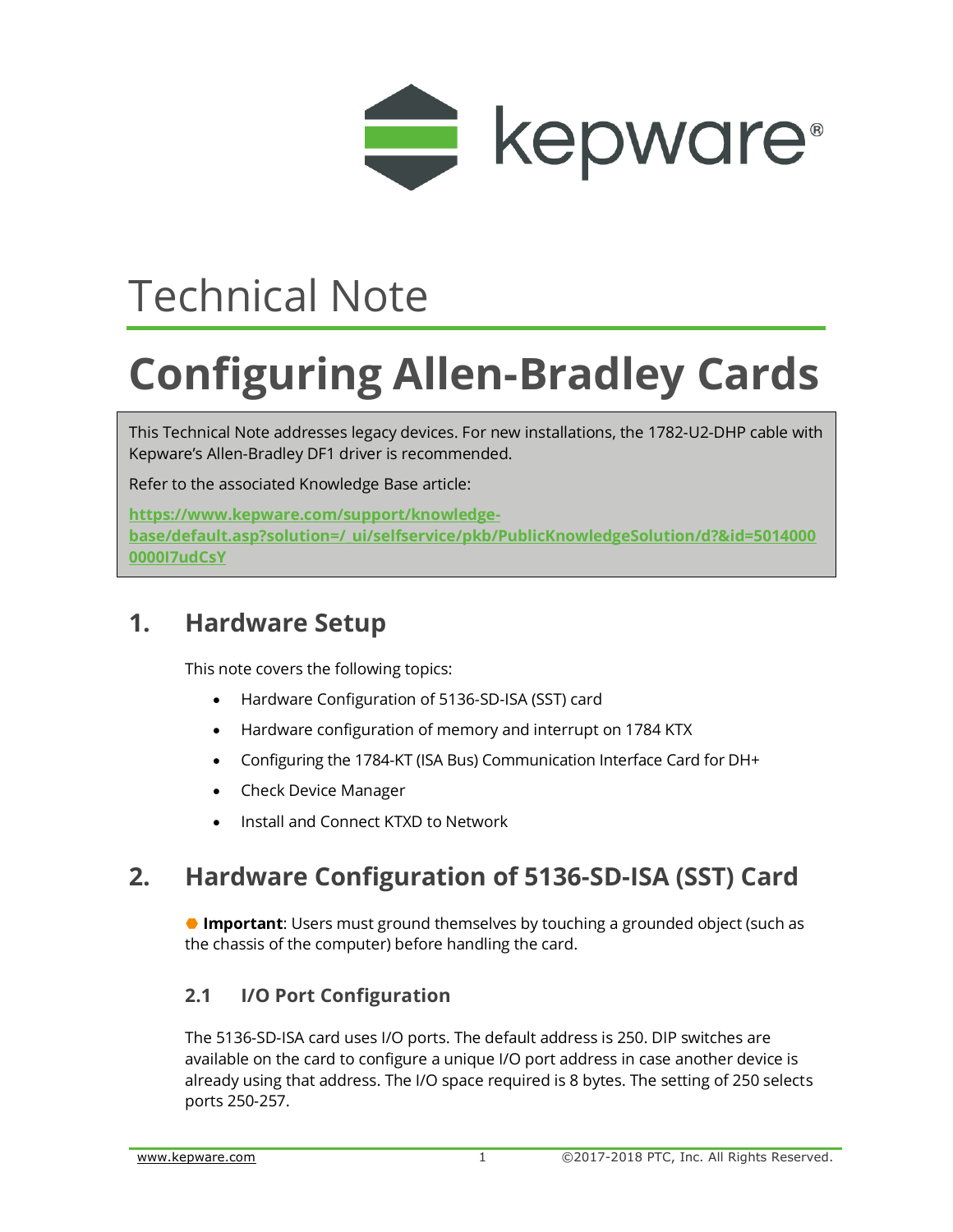The table below displays some of the DIP switch settings options that may be selected for the port addresses. *If another address is required, refer to the SST card's 5136-SD-ISA User's Guide.*

| <b>PORT ADDRESS IN HEX</b> | SW <sub>1</sub> | SW <sub>2</sub> | SW <sub>3</sub> | SW <sub>4</sub> | SW <sub>5</sub> | SW <sub>6</sub> | <b>REMARKS</b> |
|----------------------------|-----------------|-----------------|-----------------|-----------------|-----------------|-----------------|----------------|
| 200                        | ON              | ON              | ON              | <b>ON</b>       | ON              | ON              | Game Port      |
| 208                        | ON              | ON              | ON              | <b>ON</b>       | <b>ON</b>       | <b>OFF</b>      |                |
| 210                        | ON              | ON              | <b>ON</b>       | <b>ON</b>       | OFF             | ON              |                |
| 218                        | ON              | ON              | ON              | <b>ON</b>       | <b>OFF</b>      | <b>OFF</b>      |                |
| 220                        | ON              | ON              | ON              | <b>OFF</b>      | ON              | ON              |                |
| 228                        | ON              | ON              | ON              | <b>OFF</b>      | <b>ON</b>       | <b>OFF</b>      |                |
| 230                        | ON              | ON              | ON              | <b>OFF</b>      | <b>OFF</b>      | ON              |                |
| 238                        | ON              | ON              | ON              | <b>OFF</b>      | <b>OFF</b>      | <b>OFF</b>      |                |
| 240                        | ON              | ON              | <b>OFF</b>      | <b>ON</b>       | <b>ON</b>       | ON              |                |
| 248                        | ON              | ON              | <b>OFF</b>      | <b>ON</b>       | ON              | <b>OFF</b>      |                |
| 250                        | ON              | ON              | <b>OFF</b>      | <b>ON</b>       | <b>OFF</b>      | ON              | <b>DEFAULT</b> |
| 258                        | ON              | ON              | OFF             | ON              | <b>OFF</b>      | <b>OFF</b>      |                |

## **2.2 Transmit Jumper**

The 5136-SD-ISA card uses jumper JB2 to enable or disable transmission from the card. Position "DISA" disables transmission; position "ENB" enables it. Set the jumper to "ENB" to enable message transmission through the DH+ network.

**Note**: Install the card on an ISA slot in the computer.

# **3. Hardware Configuration of Memory and Interrupt on 1784 KTXD Card**

Users must select a unique memory address and Interrupt Request Level (IRQ). The valid memory address range is C800-D700. The valid interrupt levels are 3, 4, 5, and 7. To make sure that the value chosen for the interrupt is unique, users should check the Device Manager.

## **3.1 Memory Configuration**

The Allen Bradley 1784-KTX (D) card has two channels for communication. When planning to use channel 1, users must turn the knobs (sw3 and sw4) under Channel 1 to reflect the selected memory address. For example, if address D000 is chosen, then the sw3 should point to "D" and sw4 should point to "0." Similarly, when planning to use channel 2, users must turn the knobs (sw1 and sw2) to reflect the selected memory address.

## **3.2 Interrupt Configuration**

When using interrupts, users should choose an interrupt level. As mentioned above, valid interrupt levels are 3, 4, 5 and 7. The KTX (D) card comes with two jumpers. Each jumper is used for selecting the interrupt level for each of the channels. The jumper should be placed corresponding to the chosen channel number, horizontally across the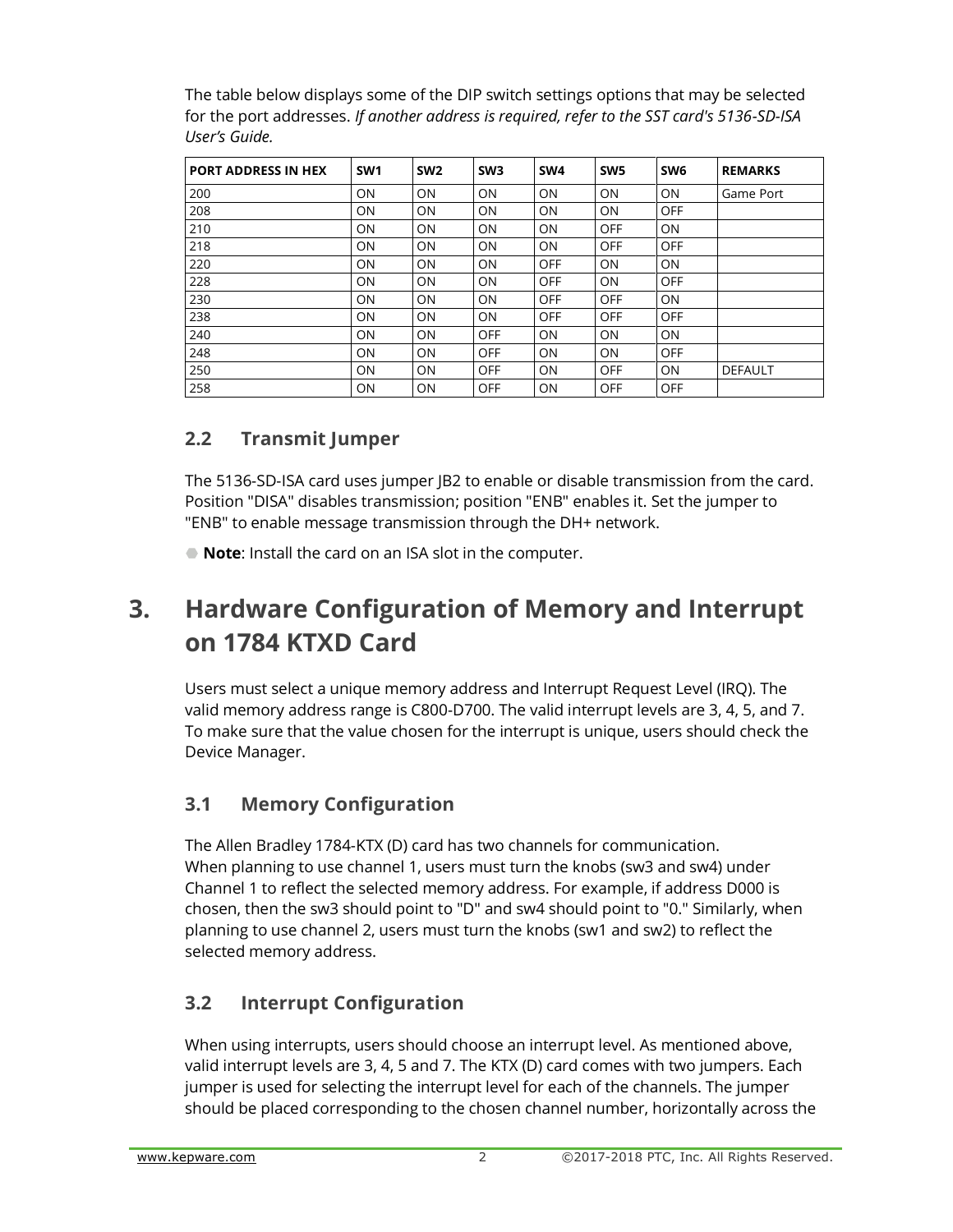two pins next to the selected interrupt level. For example, if using channel 1 with interrupt level 3 selected, users should place one of the jumpers horizontally across pin 3 under channel number 1. If not using interrupts, the jumper should be placed vertically, connecting pins of two different interrupt levels (such as 3 and 5).

# **4. Configuring the 1784-KT (ISA Bus) Communication Interface Card for DH+**

 **Important**: Before handling the card, users must ground themselves by touching a grounded object (such as the chassis of the computer).

#### **4.1 Requirements for the 1784-KT (ISA Bus) card:**

- The 1784-KT card's DIP switch configuration must match the driver's KT communications address settings.
- The selected address must not conflict with any other address used by the computer.
- If planning to use multiple 1784-KT cards, each one must be assigned a unique address.

| <b>MEMORY ADDRESS IN HEX</b>                                                                                                        |                                       | <b>SW1</b>                                                   | <b>SW2</b>                                                   | SW <sub>3</sub>                                          | SW <sub>4</sub>                                                  | SW <sub>5</sub>                                                  | <b>SW6</b>                                                       |
|-------------------------------------------------------------------------------------------------------------------------------------|---------------------------------------|--------------------------------------------------------------|--------------------------------------------------------------|----------------------------------------------------------|------------------------------------------------------------------|------------------------------------------------------------------|------------------------------------------------------------------|
| Use these addresses only if an EGA<br>or VGA display adapter is not<br>installed.                                                   | A0000<br>A4000<br>A8000<br>AC000      | <b>OPEN</b><br><b>CLOSED</b><br><b>OPEN</b><br><b>CLOSED</b> | <b>OPEN</b><br><b>OPEN</b><br><b>CLOSED</b><br><b>CLOSED</b> | <b>OPEN</b><br><b>OPEN</b><br><b>OPEN</b><br><b>OPEN</b> | <b>CLOSED</b><br><b>CLOSED</b><br><b>CLOSED</b><br><b>CLOSED</b> | <b>OPEN</b><br><b>OPEN</b><br><b>OPEN</b><br><b>OPEN</b>         | <b>CLOSED</b><br><b>CLOSED</b><br><b>CLOSED</b><br><b>CLOSED</b> |
| Use these addresses only if an MDA<br>display adapter is not installed.                                                             | <b>B0000</b><br>B4000<br><b>B8000</b> | <b>OPEN</b><br><b>CLOSED</b><br><b>OPEN</b>                  | <b>OPEN</b><br><b>OPEN</b><br><b>CLOSED</b>                  | <b>CLOSED</b><br><b>CLOSED</b><br><b>CLOSED</b>          | <b>CLOSED</b><br><b>CLOSED</b><br><b>CLOSED</b>                  | <b>OPEN</b><br><b>OPEN</b><br><b>OPEN</b>                        | <b>CLOSED</b><br><b>CLOSED</b><br><b>CLOSED</b>                  |
| Use these addresses only if the<br>Dxxxx addresses do not work (since<br>one of the Cxxxx addresses may be<br>used by the AT BIOS). | C0000<br>C4000<br>C8000<br>CC000      | <b>OPEN</b><br><b>CLOSED</b><br><b>OPEN</b><br><b>CLOSED</b> | <b>OPEN</b><br><b>OPEN</b><br><b>CLOSED</b><br><b>CLOSED</b> | <b>OPEN</b><br><b>OPEN</b><br><b>OPEN</b><br><b>OPEN</b> | <b>OPEN</b><br><b>OPEN</b><br><b>OPEN</b><br><b>OPEN</b>         | <b>CLOSED</b><br><b>CLOSED</b><br><b>CLOSED</b><br><b>CLOSED</b> | <b>CLOSED</b><br><b>CLOSED</b><br><b>CLOSED</b><br><b>CLOSED</b> |
| These addresses will yield the best<br>results. The default address is<br>shown in bold.                                            | D0000<br>D4000<br>D8000               | <b>OPEN</b><br><b>CLOSED</b><br><b>OPEN</b>                  | <b>OPEN</b><br><b>OPEN</b><br><b>CLOSED</b>                  | <b>CLOSED</b><br><b>CLOSED</b><br><b>CLOSED</b>          | <b>OPEN</b><br><b>OPEN</b><br><b>OPEN</b>                        | <b>CLOSED</b><br><b>CLOSED</b><br><b>CLOSED</b>                  | <b>CLOSED</b><br><b>CLOSED</b><br><b>CLOSED</b>                  |

#### **4.2 1784-KT Card DIP Switch Configuration for DH+**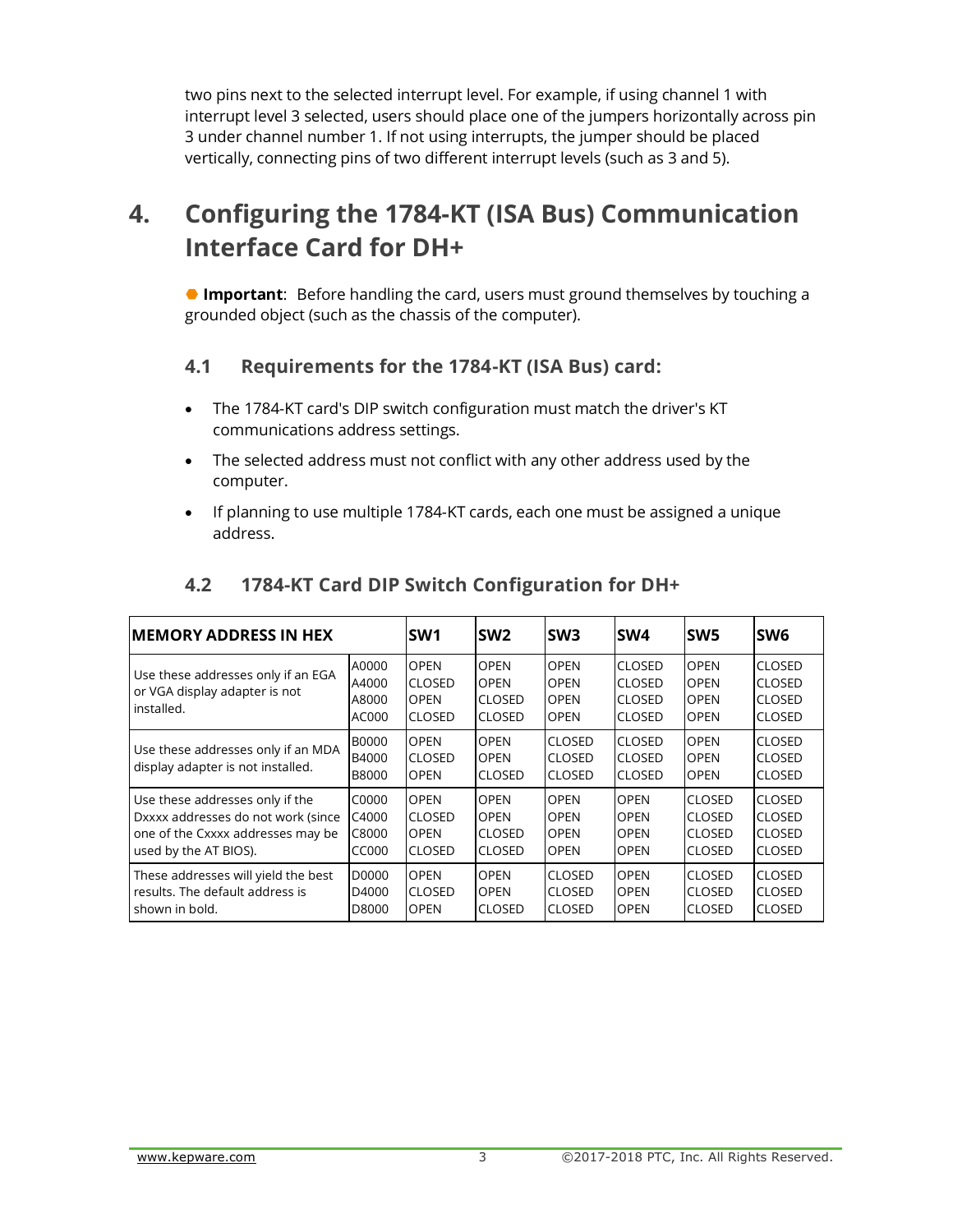**4.3 DIP Switches on 1784-KT Card** (D4000 Default Shown)



- 1. Configure the 1784-KT card DIP switches by pressing each switch in at the top or in at the bottom. Descriptions of the settings are as follows:
	- **Open**: Pressed in at the top.
	- **Closed**: Pressed in at the bottom.
- 2. Select an interrupt by placing the jumper on the two pins for the setting that has been chosen. Settings include IRQ3, IRQ4, IRQ5, IRQ7, or no interrupt. The default setting is no interrupt.



- 3. Carefully slide the 1784-KT card into the I/O expansion slot, and then press firmly until the card is seated in the slot.
- 4. Install the retaining screw into the retaining bracket.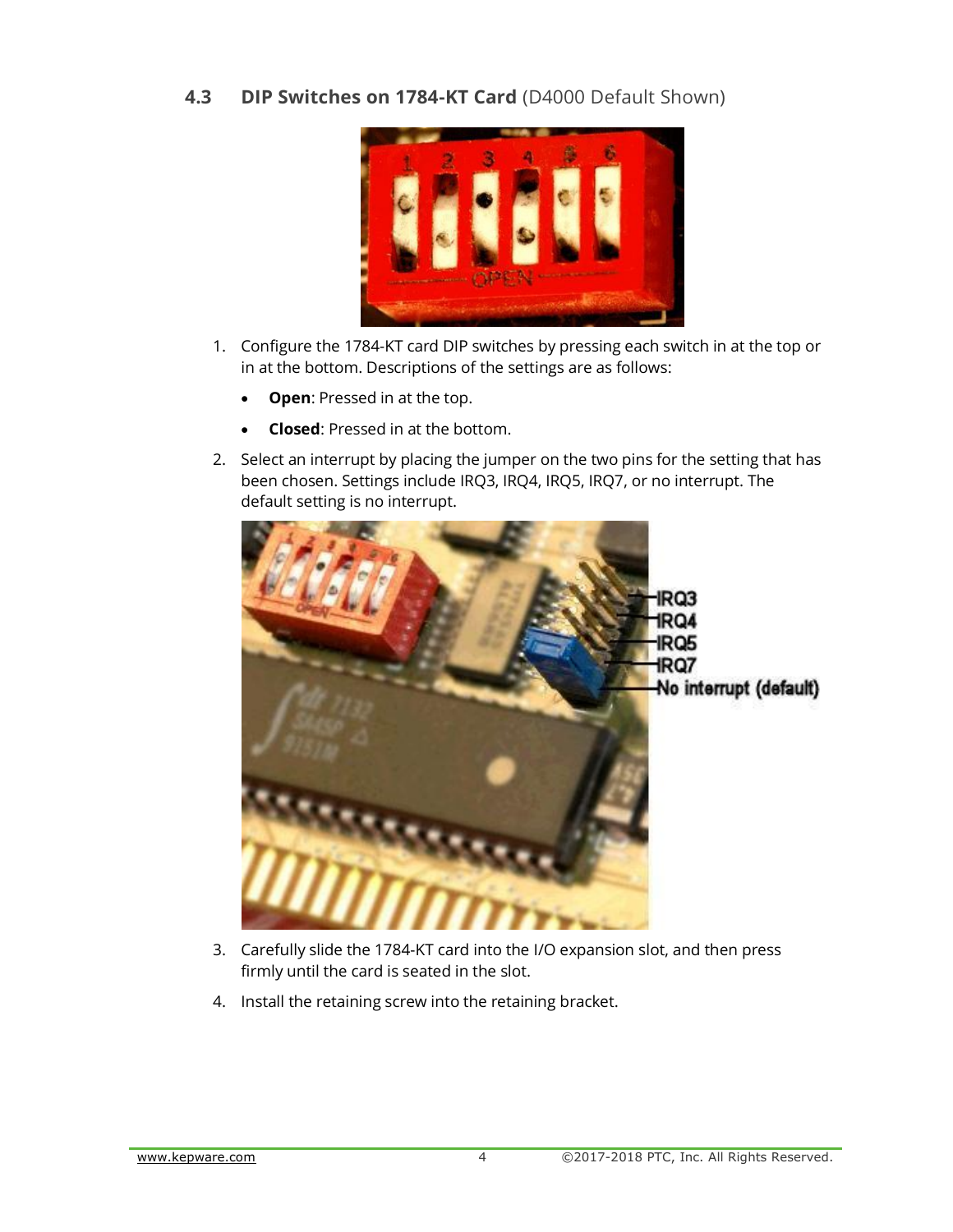# **5. Check Device Manager**

- 1. Launch the **Device Manager** (In Windows XP, accessible via **My Computer | Properties** | **Hardware.** In Windows 2007, accessible via **Control Panel | Device Manager**).
- 2. Click on **View** in the toolbar and then select **Resources by Type**.
- 3. Expand **Interrupt Request** (IRQ). All interrupt levels being used by other devices should be visible. If the device is using an interrupt, pick a level that is not already being used by any other device. For example, if the device allows an interrupt level of 3, 5, 7 and 9, and the list suggests that the levels 3 and 7 are already being used, then users should select either interrupt level 5 or interrupt level 9. Choosing levels 3 and 7 would produce a resource conflict error, which might cause the device to act erroneously.

| Device Manager |                                               |                                                 |
|----------------|-----------------------------------------------|-------------------------------------------------|
| Action<br>File | Help<br>View                                  |                                                 |
| 詞              | Devices by type<br>Devices by connection      |                                                 |
| Dire-<br>۰     | Resources by type                             |                                                 |
| Inpu<br>Inter  | Resources by connection                       |                                                 |
|                | Show hidden devices                           |                                                 |
| <b>Company</b> | Customize                                     | bard<br>time clock                              |
|                | (ISA) 0x0000000C (12)<br><b>Dell Touchpad</b> |                                                 |
|                | (ISA) 0x00000012 (18)                         | STMicroelectronics 3-Axis Digital Accelerometer |
|                | (ISA) 0x00000051 (81)                         | Microsoft ACPI-Compliant System                 |
|                | (ISA) 0x00000052 (82)                         | Microsoft ACPI-Compliant System                 |

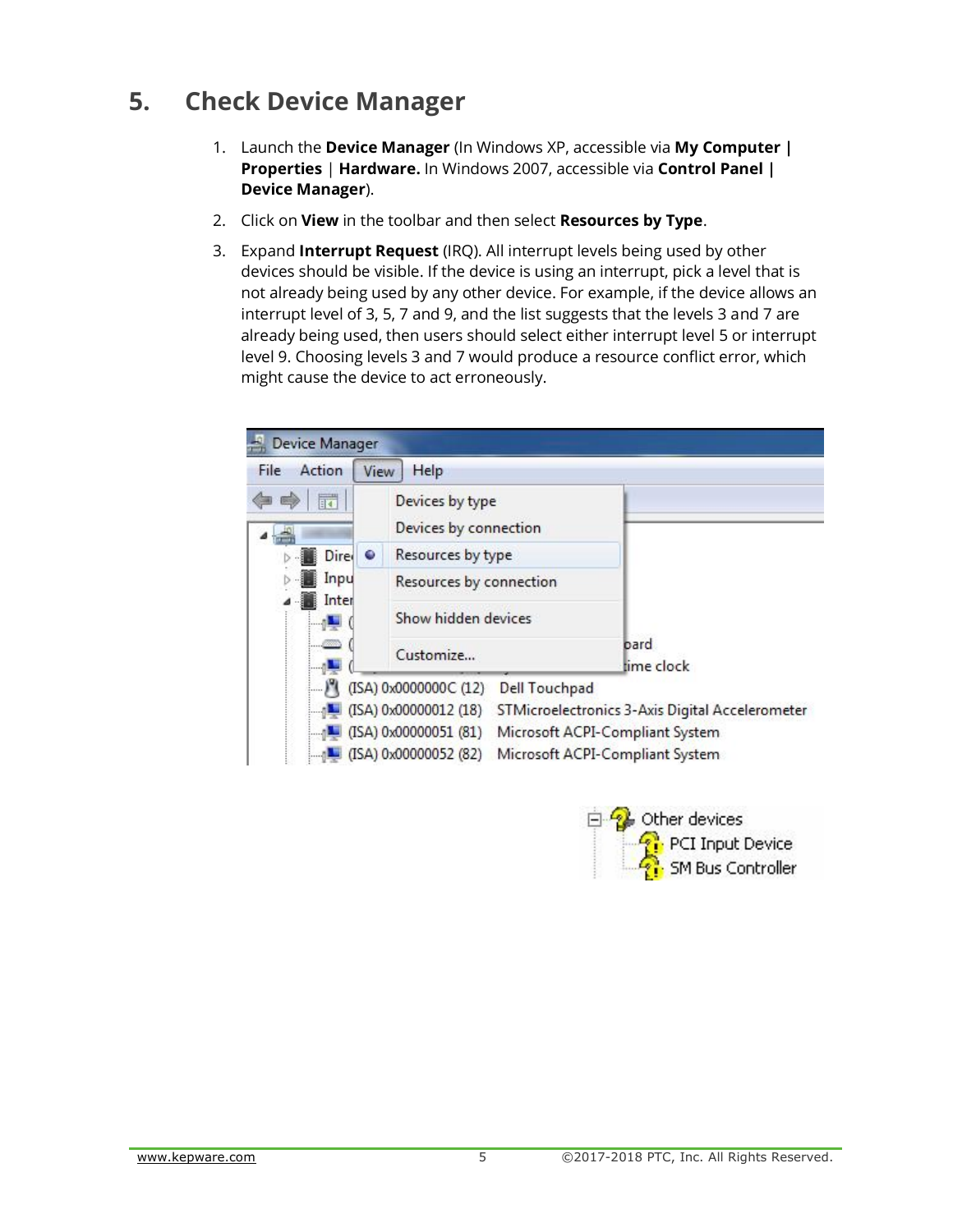# **6. Install and Connect KTX(D) to the Network**

## **6.1 Installing the KTX(D) Card**

- 1. Shut down the computer.
- 2. Touch something conductive connected to the ground line of AC power (such as the chassis of the computer while it is plugged to the AC power) to be grounded.
- 3. Properly insert the card on an available ISA slot.

## **6.2 Connecting the Card to the Network**

The KTX(D) has two channels. Channel 1 can only connect to DH+, whereas Channel 2 can have connections to either a DH+ or DH-485 network. Use two different DH+ network connections or one DH+ network connection and one DH-485 network connection to the KTX (D) card.

# **7. Software Setup**

## **7.1 Setup for the Allen Bradley - 1784 KT Card**

The KT card must be configured for a unique memory address and interrupt on the hardware before the Channel Properties may be selected. Note the chosen address and interrupt, as these parameters will be used when setting up the properties in the server.

- 1. Install the KT card on an available ISA slot, then connect to the appropriate network.
- 2. In the server configuration, select the channel, right-click and select **Properties**.
- 3. Select the Interface Card group and set the following:
	- **Board Type**: Select "KT" from the drop-down menu.
	- **Network Type**: Select the type of network that is being used. This driver currently only supports the DH+ Network.
	- **Station Address**: Select the device's unique Node ID, which ranges from 0-77 octal. Make sure that this ID does not conflict with any other Node ID on the network.
	- **Baud Rate**: The available baud rate for the DH+ network on a KT card is 57.6K.
	- **Memory Address**: Select the memory address that was specified on the card during hardware configuration.
	- **Interrupt**: If using interrupts, select a unique interrupt level from the dropdown menu. Make sure that it matches what was specified during hardware configuration. For no interrupts, select "None."
- 4. Click **Apply**.
- 5. Click **OK**.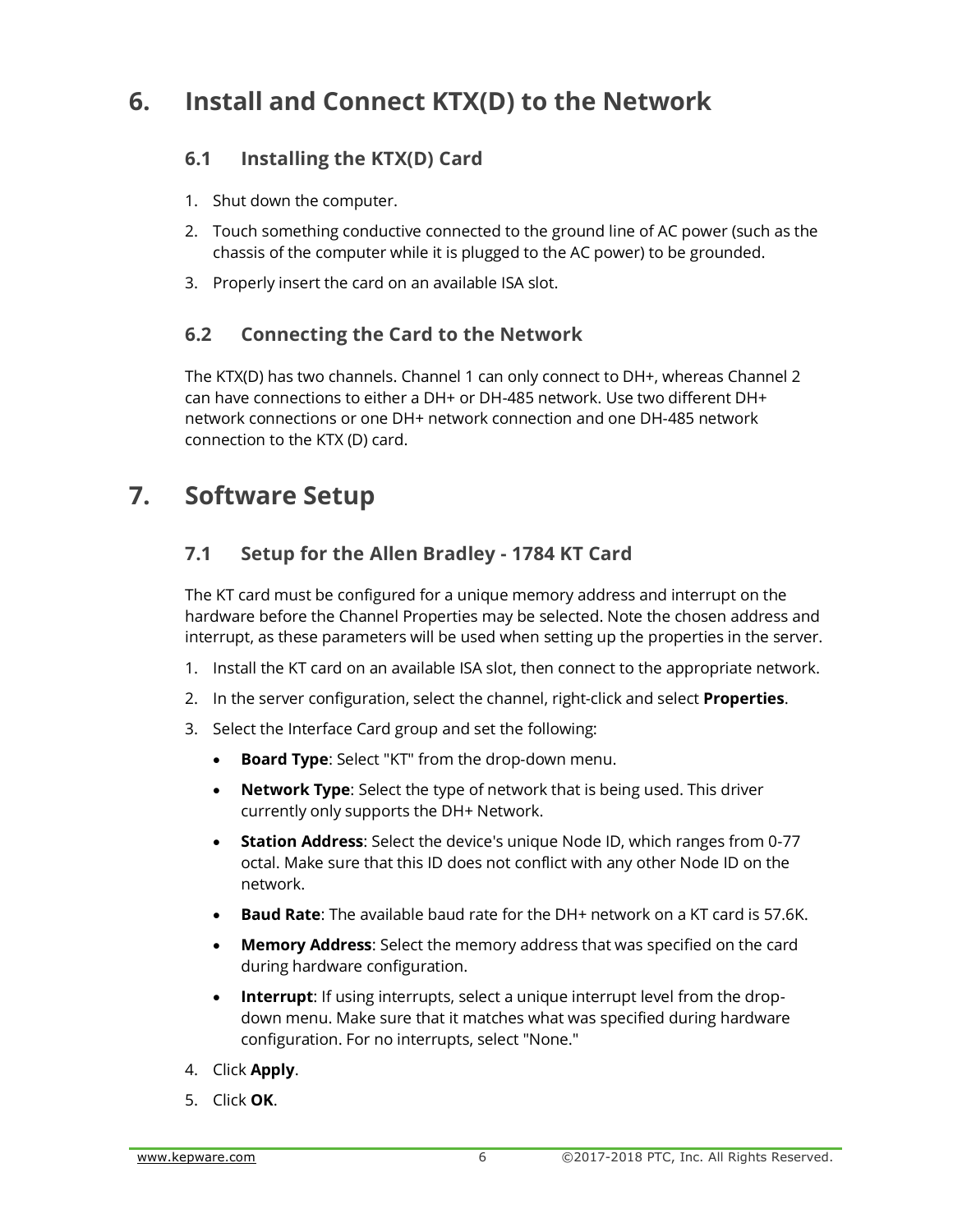## **7.2 Setup for the Allen Bradley - 1784 KTX/KTX-D Card**

The KTX/KTX-D card must be configured for a unique memory address and interrupt on the hardware before the Channel Properties may be selected. Note the chosen address and interrupt, as these parameters will be used when setting up the Channel Properties in the server.

*For information on hardware configuration, refer to [Configuring Memory and Interrupt on](file:///C:/WIP/Workspaces/KWS_KS_5.21_OEMS_QA/Help/Drivers/ALLENBRADLEY%20DATA%20HIGHWAY/Content/allenbradley_datahighway/Configuring_memory_and_interrupt_on_1784_KTX.htm)  [1784 KTX.](file:///C:/WIP/Workspaces/KWS_KS_5.21_OEMS_QA/Help/Drivers/ALLENBRADLEY%20DATA%20HIGHWAY/Content/allenbradley_datahighway/Configuring_memory_and_interrupt_on_1784_KTX.htm) Users may skip this step if it is already completed.*

- 1. Install the KTX/KTX-D card on an available ISA slot and connect to the appropriate network.
- 2. In the server configuration interface, right-click on the channel and select **Properties**.
- 3. Select the **Interface Card** group and configure the following properties:
	- **Board Type**: Select KTX(D) from the drop-down menu.
		- **Note**: In this example, KTX (D) has been chosen for both the KTX and KTX-D cards.
	- **Network Type**: Select the type of network that is being used. This driver currently supports DH+ and DH-485 networks.
	- **Station Address**: This is the device's unique Node ID: 0-77 octal for DH+ and 0- 31 decimal for DH-485. Users must make sure that this ID does not conflict with any other Node ID on the network.
	- **Baud Rate**: The available baud rates for the DH+ network are 57.6K, 115K and 230K. Under the DH+ network, the baud rates 115K and 230K may not be supported by the card or device. For more information, check the card and device vendor's specifications. The available baud rates for the DH-485 network are 300, 600, 1.2K, 2.4K, 4.8K, 9.6K, 19.2K. The selected baud rate should match the device configuration.
	- **Memory Address**: Select the exact memory address that was specified on the card during hardware configuration. *For more information, refer to [Hardware](file:///C:/WIP/Workspaces/KWS_KS_5.21_OEMS_QA/Help/Drivers/ALLENBRADLEY%20DATA%20HIGHWAY/Content/allenbradley_datahighway/Configuring_memory_and_interrupt_on_1784_KTX.htm)  [Configuration of Memory and Interrupt on 1784 KTXD Card.](file:///C:/WIP/Workspaces/KWS_KS_5.21_OEMS_QA/Help/Drivers/ALLENBRADLEY%20DATA%20HIGHWAY/Content/allenbradley_datahighway/Configuring_memory_and_interrupt_on_1784_KTX.htm)*
	- **Interrupt**: If using Interrupts, select a unique interrupt level from the dropdown menu. Make sure it matches what was specified during hardware configuration. If not using interrupts, select "None."
- 4. Click **Apply**.
- 5. Click **OK**.

## **7.3 Setup for the Allen Bradley - 1784 PKTX/PKTX-D Card**

Before installing the PKTX/PKTX-D driver, make sure that any drivers that may have been used previously for this card (such as RSLinx) have been uninstalled. Then restart the computer.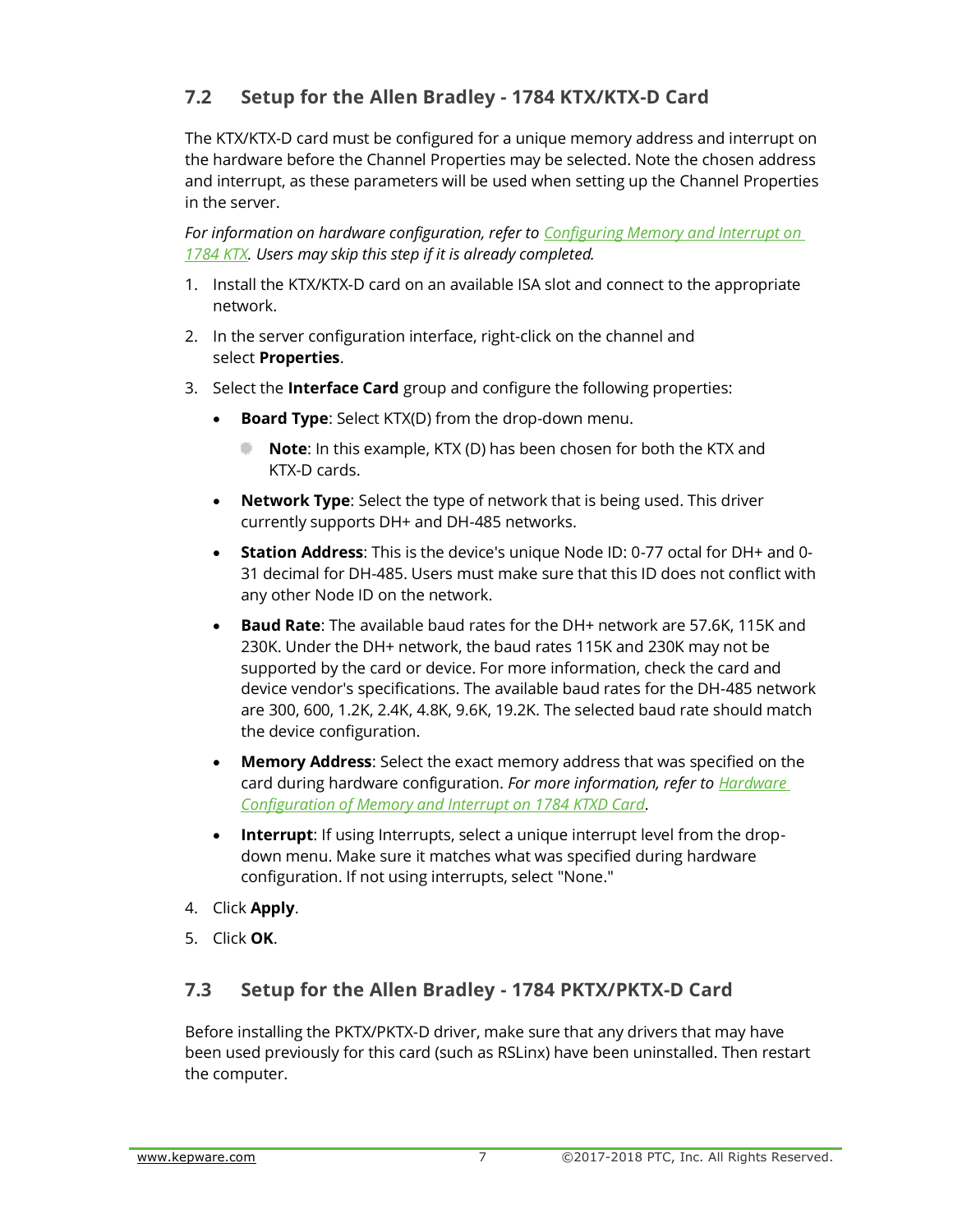**Caution**: Failure to do so may result in unexpected consequences. It is recommended that a fresh PCI slot (which has not been used with other DH+ cards before) be used. This is not required for Windows NT.

**Windows NT Users Note**: Windows NT users must be logged in as an administrator the first time that the driver is used. This is because the driver must write some information to the registry before it can start loading the protocol to the cards.

**Removing Old Drivers**: An Example Procedure

Users familiar with SST or similar cards may have seen something like the following image under Device Manager before.

| <b>L</b> , Device Manager                                                                                                                                                                                                                                                                                                                                                     |                                                                                                                                                                                              | $ \Box$ $\times$ |
|-------------------------------------------------------------------------------------------------------------------------------------------------------------------------------------------------------------------------------------------------------------------------------------------------------------------------------------------------------------------------------|----------------------------------------------------------------------------------------------------------------------------------------------------------------------------------------------|------------------|
| File<br>Action<br>View                                                                                                                                                                                                                                                                                                                                                        | Help                                                                                                                                                                                         |                  |
| ぽ<br>囸                                                                                                                                                                                                                                                                                                                                                                        |                                                                                                                                                                                              |                  |
| Computer<br><b>F</b><br>中 ● Disk drives<br>中 2 Display adapters<br>由 3 DVD/CD-ROM drives<br>由一目 Floppy disk controllers<br>由 _ 以 Floppy disk drives<br>E Keyboards<br>d ⊌<br>Monitors<br>田 - 田野 Network adapters<br>⊟ ⁄ aller devices<br>由…∭Ports (COM & LPT)<br>田· <b>森</b> Processors<br>⊟ <sup>…</sup> ⊞∰ SST<br>一理 KSE_R<br>-System d≬<br>田一島<br><del>ද</del> ී Universal | 由 (b) Mice and other pointing devices<br><b>PL</b> PCI Input Device<br>SM Bus Controller<br>$\boxplus$ $\bigcirc$ Sound, video and game controllers<br>Update Driver<br>Disable<br>Uninstall |                  |
|                                                                                                                                                                                                                                                                                                                                                                               | Scan for hardware changes                                                                                                                                                                    |                  |
|                                                                                                                                                                                                                                                                                                                                                                               | Properties                                                                                                                                                                                   |                  |

- 1. To start, expand SST. Select any driver beneath it, right-click and select Uninstall. This must be done for all the drivers that are installed under SST.
- 2. Once the procedure is complete, restart the computer.
- 3. Before setting the channel properties, install an additional driver for the PKTX/PKTX-D card.
- **Note**: If the driver is being installed on Windows NT, the instructions described in Step 1 are not required and should not be performed. The driver should automatically take care of the steps required for installation.
- 4. After the card has been installed, restart the PC.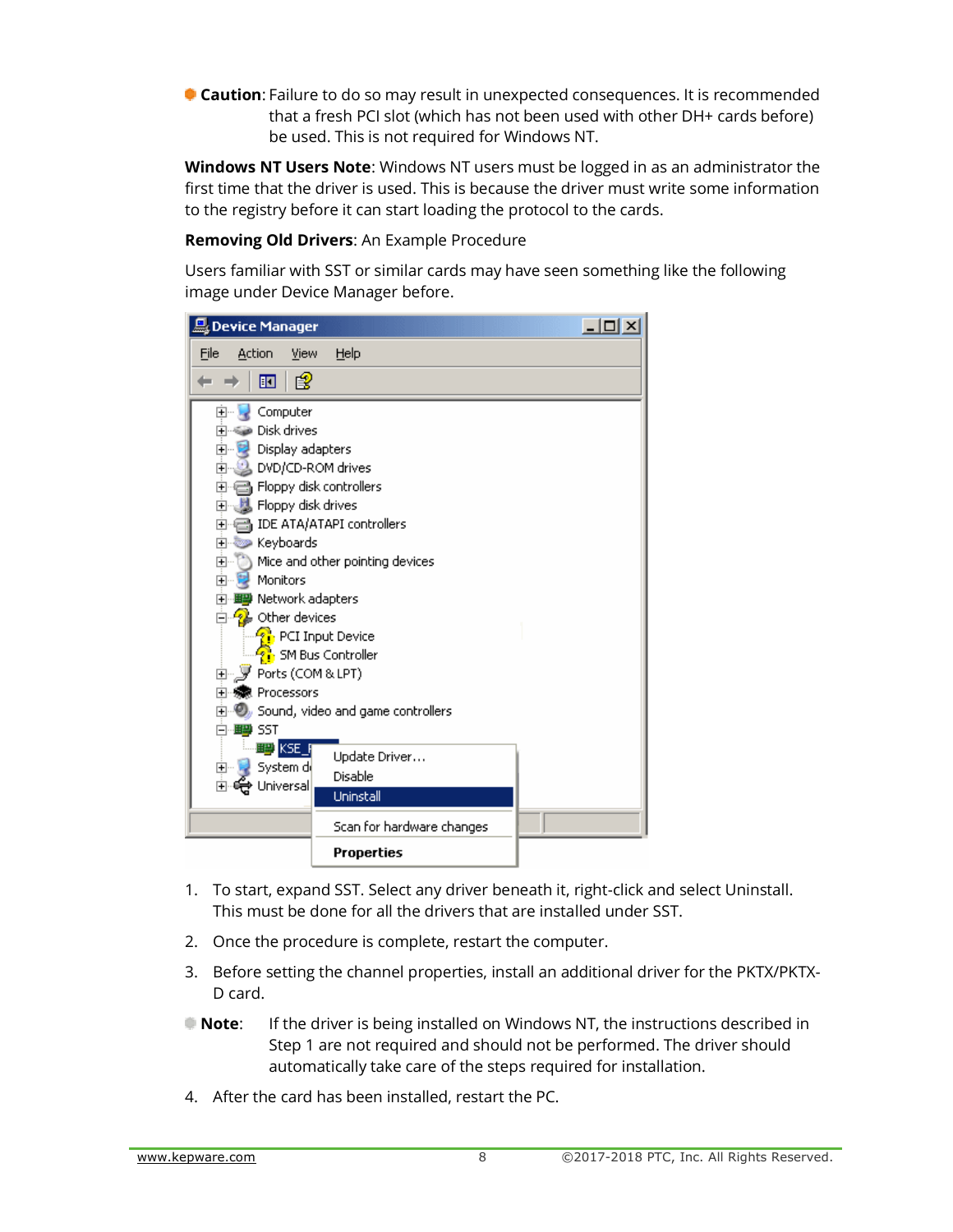- 5. The Found New Hardware Wizard prompts to configure the newly detected hardware.
- **Note**: The images below refer to KSE\_PKTXD2000. This name can vary from computer to computer. When installing the device for the first time, some computers might say Network Controller. In this case, it is referring to the device as KSE\_PKTXD2000.
- 6. Select **Install from a list or specific location (Advanced)** and click **Next**.

| <b>Found New Hardware Wizard</b> |                                                                                 |  |  |
|----------------------------------|---------------------------------------------------------------------------------|--|--|
|                                  | Welcome to the Found New<br>Hardware Wizard                                     |  |  |
|                                  | This wizard helps you install software for:-                                    |  |  |
|                                  | KSE PKTXD2000                                                                   |  |  |
|                                  | If your hardware came with an installation CD<br>or floppy disk, insert it now. |  |  |
|                                  | What do you want the wizard to do?                                              |  |  |
|                                  | ◯ Install the software automatically (Recommended)                              |  |  |
|                                  | nstall from a list or specific location (Advanced)                              |  |  |
|                                  | Click Next to continue.                                                         |  |  |
|                                  | Next ><br>Cancel<br>< Back                                                      |  |  |

7. Select **Don't search. I will choose the driver to install** and click **Next**.



8. Select **Have Disk** regardless of whether or not the name PKTX appears on the list.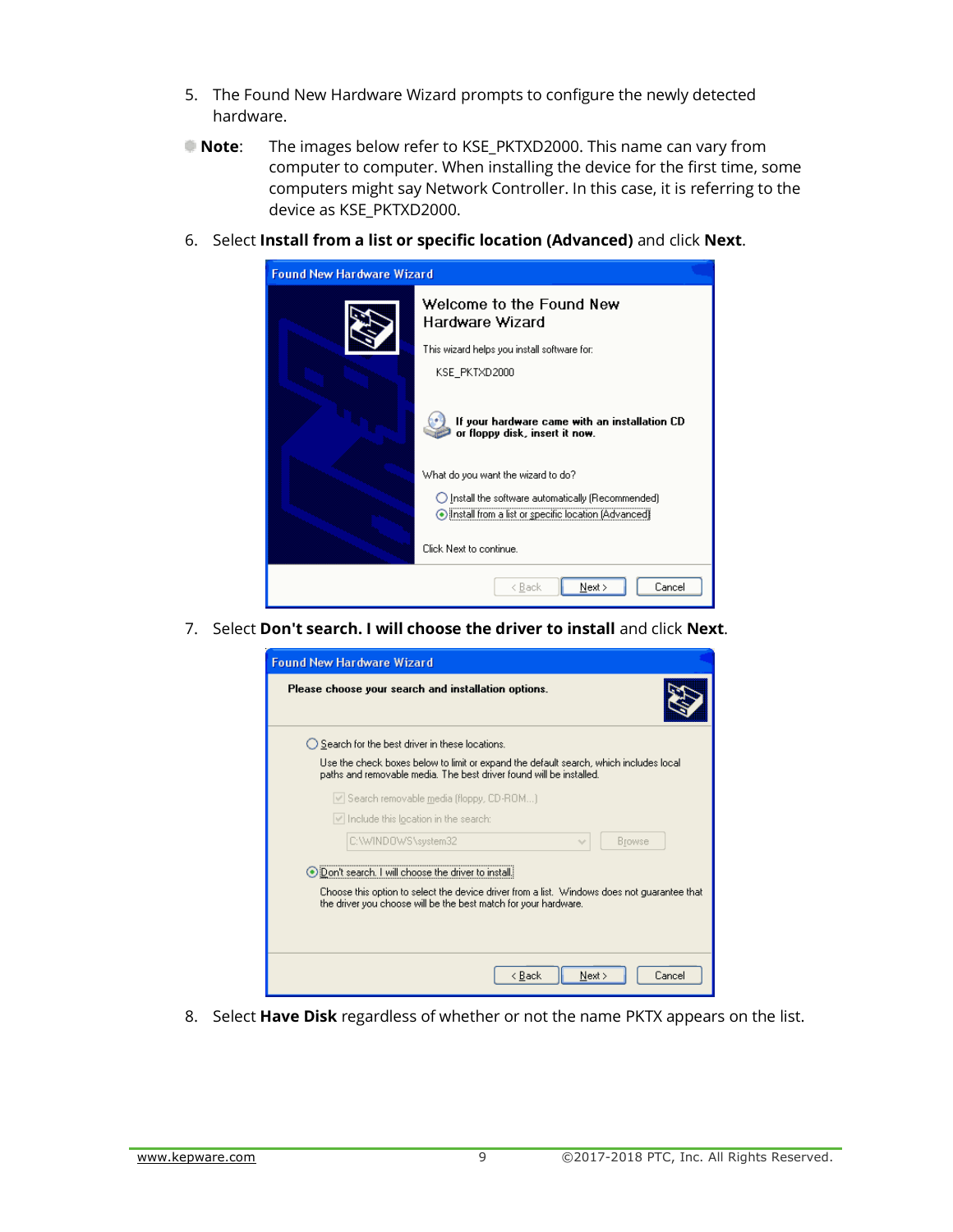| <b>Found New Hardware Wizard</b>                                                                                                                                          |  |  |  |
|---------------------------------------------------------------------------------------------------------------------------------------------------------------------------|--|--|--|
| Select the device driver you want to install for this hardware.                                                                                                           |  |  |  |
| Select the manufacturer and model of your hardware device and then click Next. If you<br>H.<br>have a disk that contains the driver you want to install, click Have Disk. |  |  |  |
| Show compatible hardware                                                                                                                                                  |  |  |  |
| Model                                                                                                                                                                     |  |  |  |
| KSE_PKTXD2000                                                                                                                                                             |  |  |  |
| Have Disk<br>This driver is not digitally signed!<br>Tell me why driver signing is important                                                                              |  |  |  |
| Cancel<br>< Back<br>Next >                                                                                                                                                |  |  |  |

9. Click **Browse**... and go to the C:\Program Files\<yourOPCserver>\drivers\Allen-Bradley DH+ directory.

| <b>Install From Disk</b>                                                                                     |              |
|--------------------------------------------------------------------------------------------------------------|--------------|
| Insert the manufacturer's installation disk, and then<br>make sure that the correct drive is selected below. | OΚ<br>Cancel |
| Copy manufacturer's files from:                                                                              | Browse       |

10. Multiple .inf files are shown. If using Windows NT or Windows XP, select KSE\_PKTX.inf as the driver.

| KSE_PCMK.inf<br>KSE_PKTX.inf<br>KSE_SST.inf |                          |             |
|---------------------------------------------|--------------------------|-------------|
| File name:                                  | KSE_PCMK.inf             | <b>Open</b> |
| Files of type:                              | Setup Information ("inf) | Cancel      |

11. Select the appropriate driver for the device being used. If using a PKTXD card, select KSE\_PKTXD2000; if using a PKTX card, select KSE\_PKTX2000.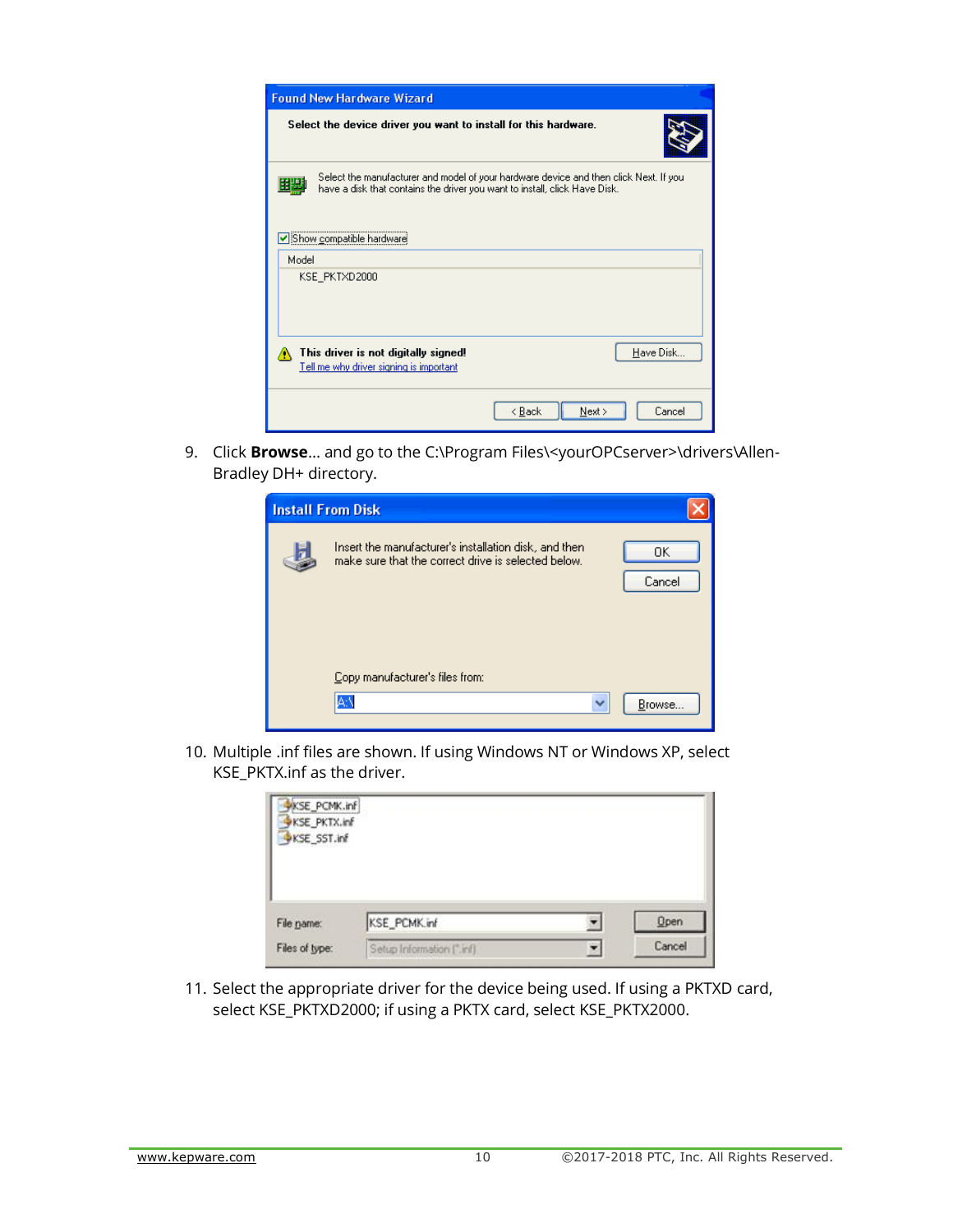

12. Wait while the Found New Hardware Wizard installs the software.

|    | <b>Found New Hardware Wizard</b>                   |  |  |  |  |
|----|----------------------------------------------------|--|--|--|--|
|    | Please wait while the wizard installs the software |  |  |  |  |
| 대판 | KSE_PKTXD2000                                      |  |  |  |  |
|    | drvxwdm.sys<br>To C:\WINDOWS\System32\DRIVERS<br>  |  |  |  |  |
|    | < <u>B</u> ack<br>Next ><br>Cancel                 |  |  |  |  |

13. Click **Finish** and restart the computer.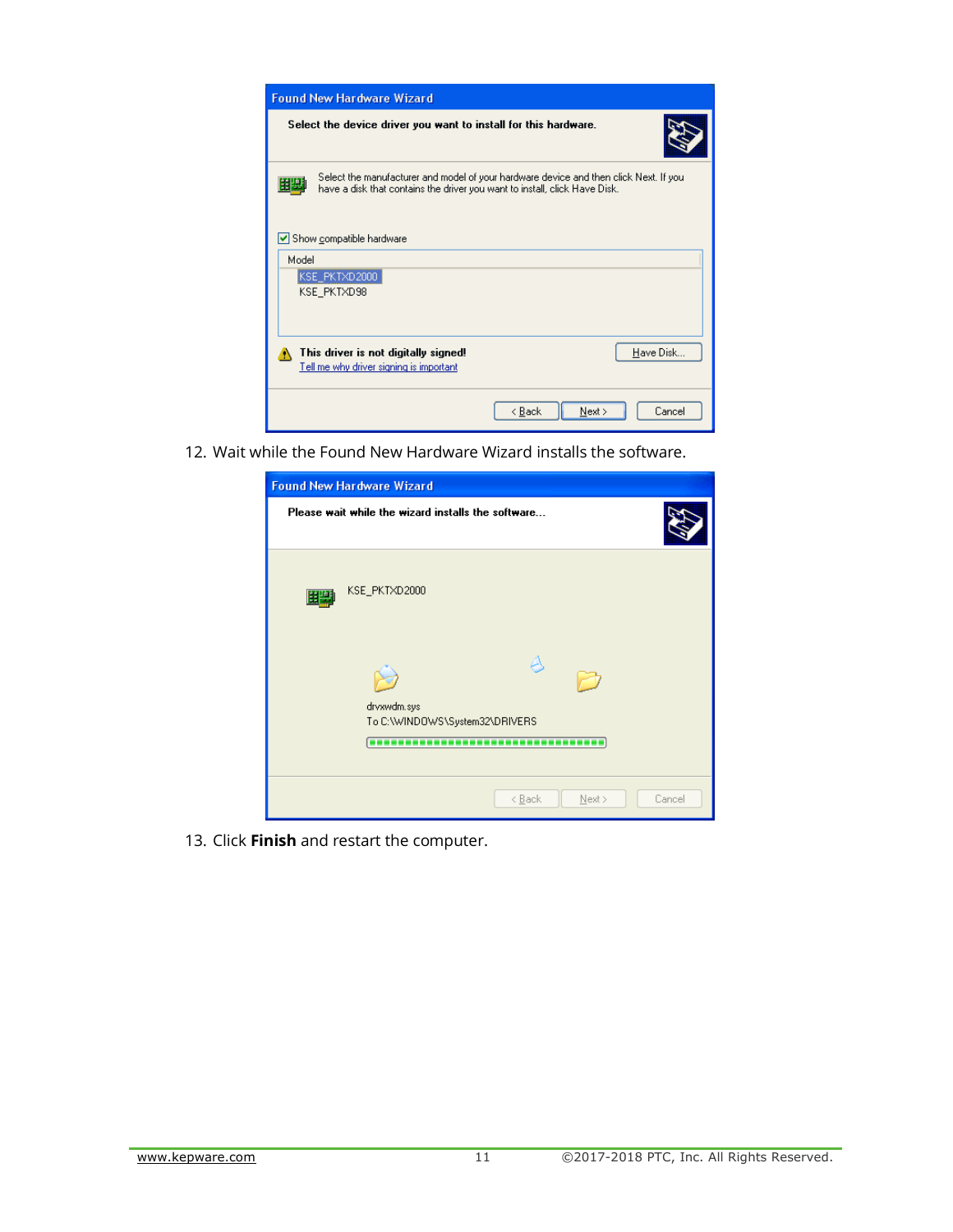| <b>Found New Hardware Wizard</b> |                                                                              |  |  |  |
|----------------------------------|------------------------------------------------------------------------------|--|--|--|
|                                  | Completing the Found New<br>Hardware Wizard                                  |  |  |  |
|                                  | The wizard has finished installing the software for:                         |  |  |  |
|                                  | KSE_PKTXD2000                                                                |  |  |  |
|                                  | The hardware you installed will not work until you restart<br>your computer. |  |  |  |
|                                  | Click Finish to close the wizard.                                            |  |  |  |
|                                  | Finish<br>< Back<br>Cancel                                                   |  |  |  |

- **Note**: If the computer still cannot detect the PKTX device, try a different slot and/or completely uninstall any driver installed under the current slot.
	- 1. In the server configuration interface, right-click on the channel and select **Properties**.
	- 2. Select the **Interface Card** group.
	- 3. In the Interface Card tab, configure the following
	- **Board Type**: Select PKTX or PKTX-D from the drop-down menu, depending on which card is being used.
	- **Network Type**: This driver currently supports the DH+ and DH-485 networks for PKTX/PKTX-D cards.
	- **Station Address**: This is the device's unique Node ID: 0-77 octal for DH+ and 0- 31 decimal for DH-485. Users must make sure that this value does not conflict with any other Node ID on the network.
	- **Baud Rate**: The available baud rates for the DH+ network are 57.6K, 115K and 230K. Under the DH+ network, the baud rates 115K and 230K under may not be supported by the card or device. For more information, check the card and device vendor's specifications. The available baud rates for the DH-485 network are 300, 600, 1.2K, 2.4K, 4.8K, 9.6K and 19.2K. The selected baud rate should match the device configuration.
	- **PCI Card Instance**: On Windows XP, this number depends on the number of PKTX/PKTX-D card instances on the computer. If the card being installed is the first PKTX/PKTX-D, the PCI Card Instance should be 0. The PCI Card Instance for the next PKTX/PKTX-D card will be 1, and so forth. On Windows NT, however, PKTX and PKTX-D cards are treated as two different types of cards. Thus, if two cards are installed (one PKTX and one PKTX-D), the PCI Card Instance for both cards will be 0. The PCI Card Instance for the next PKTX will be 1 and for the next PKTX-D card will also be 1. Up to 4 card instances are allowed at a time. Thus, the maximum PCI Card Instances available for selection is 3.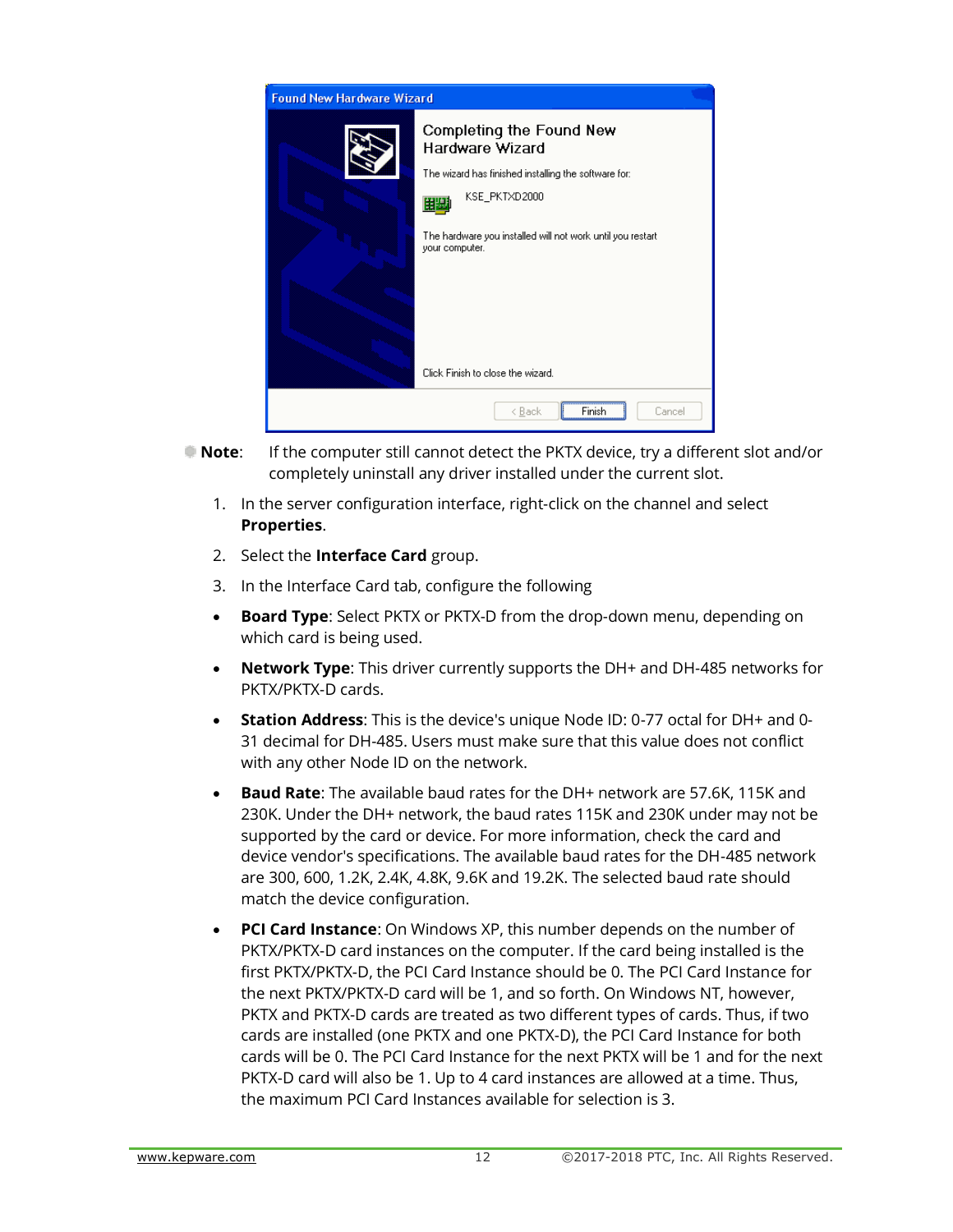- **PKTX Channel**: This number depends on the number of channels on the PKTX Card. If a PKTX card is being used, there would only be one channel. If a PKTX-D card is being used, there would be two different channels. When using the PKTX-D card, select the channel (1 for PKTX Channel 1A and 2 for PKTX Channel 2) that will be used for the device.
- 4. Click **Apply**.
- 5. Click **OK**.

#### **7.4 Setup for the AB 1784 PCMK/B Card**

An additional driver must be installed for the PCMK/B card before the Channel Properties may be set.

**Note**: The PCMK/B card is currently supported for WindowsXP and Windows2000 only. Before installing the PCMK/B driver, verify any drivers that have previously been used for this card have been uninstalled and restart the computer.

#### **Installing an Additional Driver**

1. After the card has been installed, restart the computer. The utility for Found New Hardware Wizard is invoked, prompting to configure the newly detected hardware. Select **No, not this time** and click **Next**.



2. Select **Install from a list or specific location (Advanced)** and then click **Next**.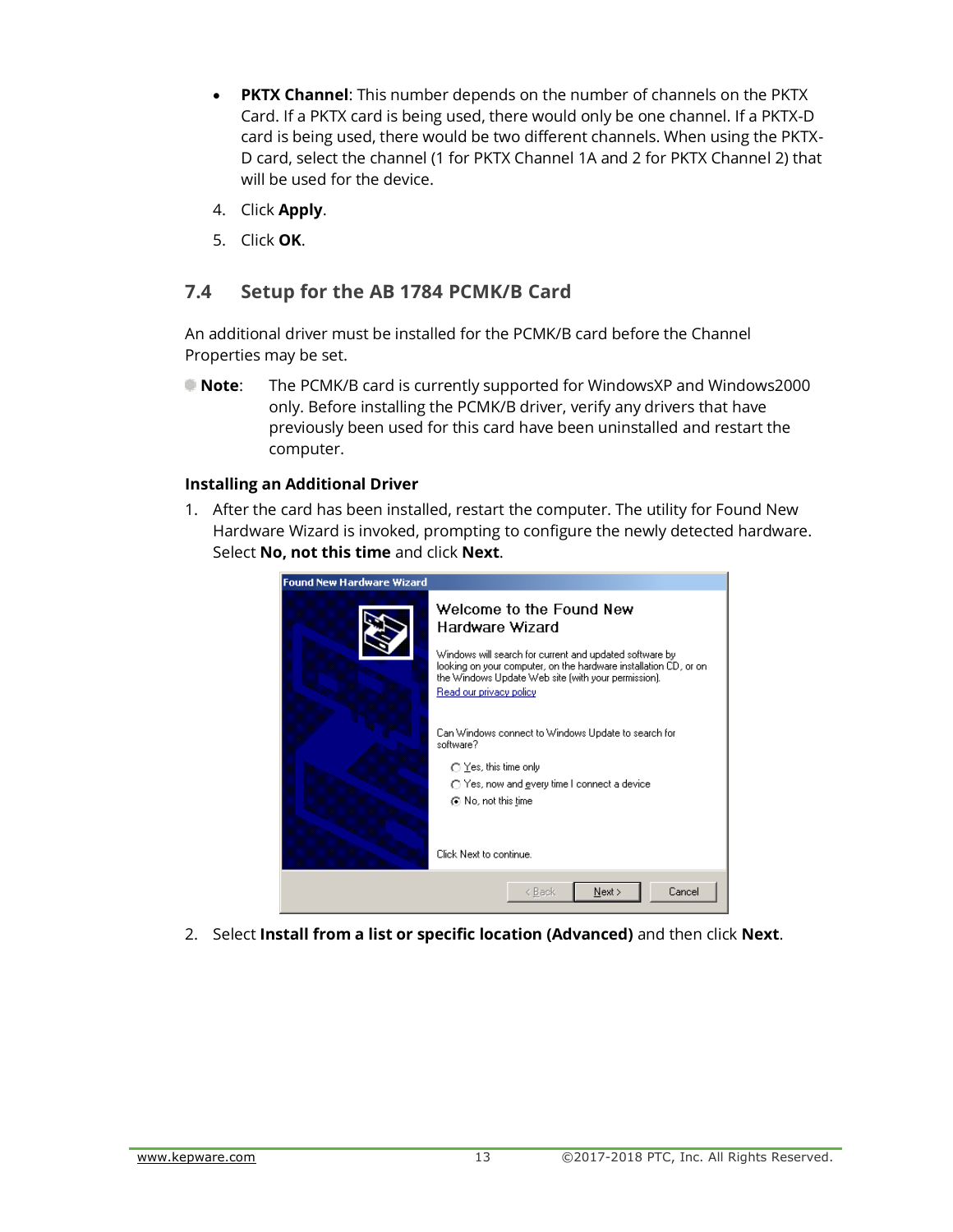

3. Select **Search for the best driver in these locations** and check **Include this location in the search**.

| <b>Found New Hardware Wizard</b>                                                                                                                               |  |  |  |  |
|----------------------------------------------------------------------------------------------------------------------------------------------------------------|--|--|--|--|
| Please choose your search and installation options.                                                                                                            |  |  |  |  |
| ⊙ Search for the best driver in these locations.                                                                                                               |  |  |  |  |
| Use the check boxes below to limit or expand the default search, which includes local<br>paths and removable media. The best driver found will be installed.   |  |  |  |  |
| $\Box$ Search removable media (floppy, CD-ROM)                                                                                                                 |  |  |  |  |
| $\triangleright$ Include this location in the search:                                                                                                          |  |  |  |  |
| C:\Program Files\Kepware\KEPServerEX 5\Drivers\   <br><b>Browse</b>                                                                                            |  |  |  |  |
| C Don't search. I will choose the driver to install.                                                                                                           |  |  |  |  |
| Choose this option to select the device driver from a list. Windows does not guarantee that<br>the driver you choose will be the best match for your hardware. |  |  |  |  |
|                                                                                                                                                                |  |  |  |  |
| Cancel<br>< Back<br>Next                                                                                                                                       |  |  |  |  |

4. Click **Browse** and navigate to the C:\Program Files\<yourOPCserver>\drivers\Allen-Bradley DH+ directory and click **Next**. This starts the driver installation.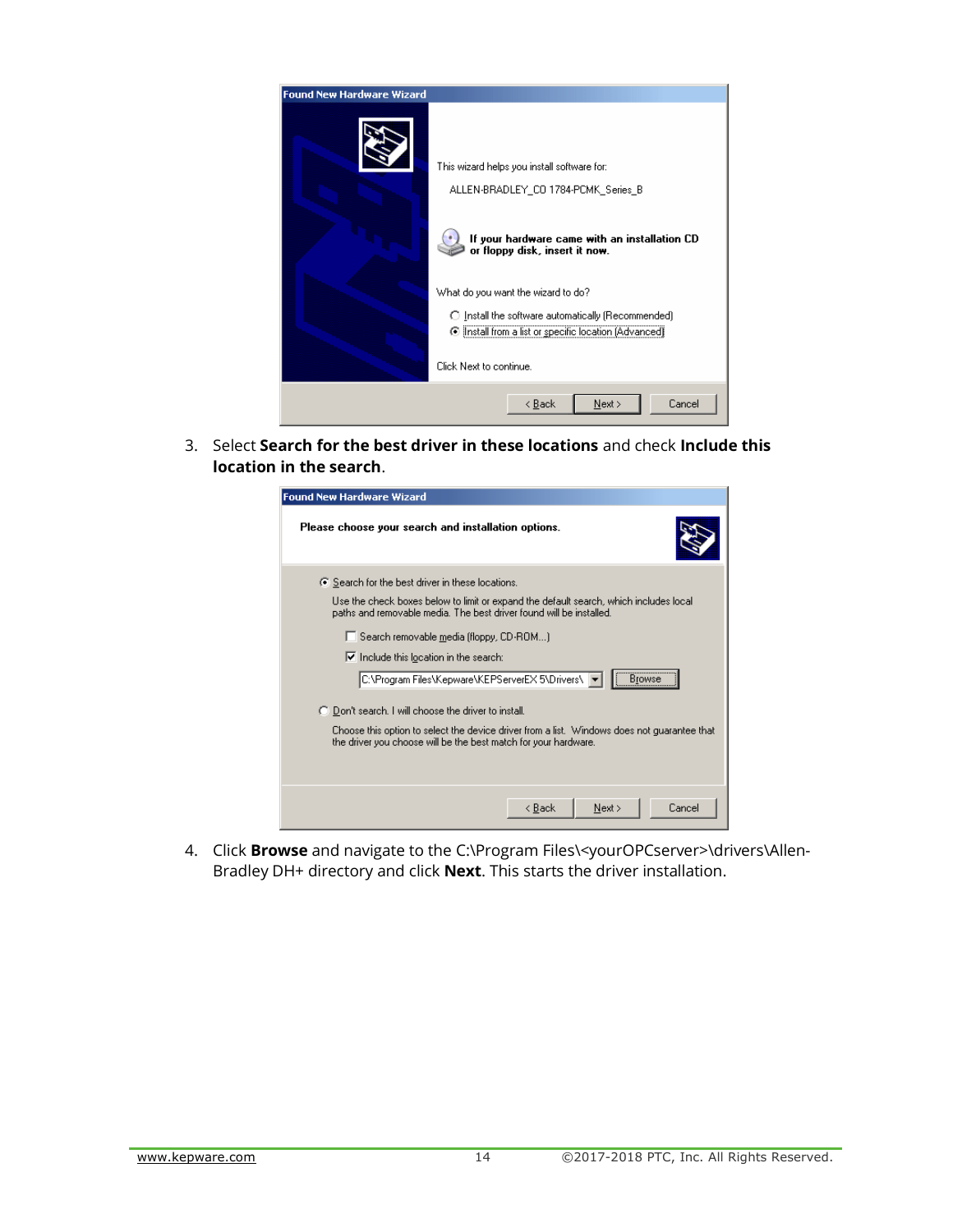| <b>Found New Hardware Wizard</b>                           |                            |
|------------------------------------------------------------|----------------------------|
| Please wait while the wizard installs the software         |                            |
| <b>KSE PCMK</b>                                            |                            |
| Setting a system restore point and backing up old files in |                            |
| case your system needs to be restored in the future.       |                            |
|                                                            | < Back<br>Next ><br>Cancel |

5. Once it completes, click **Finish**.

| <b>Found New Hardware Wizard</b> |                                                                                                                                                             |
|----------------------------------|-------------------------------------------------------------------------------------------------------------------------------------------------------------|
|                                  | Completing the Found New<br>Hardware Wizard<br>The wizard has finished installing the software for:<br><b>KSE PCMK</b><br>Click Finish to close the wizard. |
|                                  | Finish<br>Cancel<br>< Back                                                                                                                                  |
|                                  |                                                                                                                                                             |

- 6. Restart the computer.
- **Note**: If the computer still cannot detect the PCMK/B device, try a different slot and/or uninstall a driver installed under the current slot.

#### **Channel Setup for the AB 1784 PCMK/B Card**

- 1. In the server configuration interface, right-click on the channel and select **Properties**.
- 2. Select the **Interface Card** group.
- 3. Under Interface Card properties, set the following:
	- **Board Type**: Select "PMCB/K" from the drop-down menu.
	- **Network Type**: Select the DH+ network.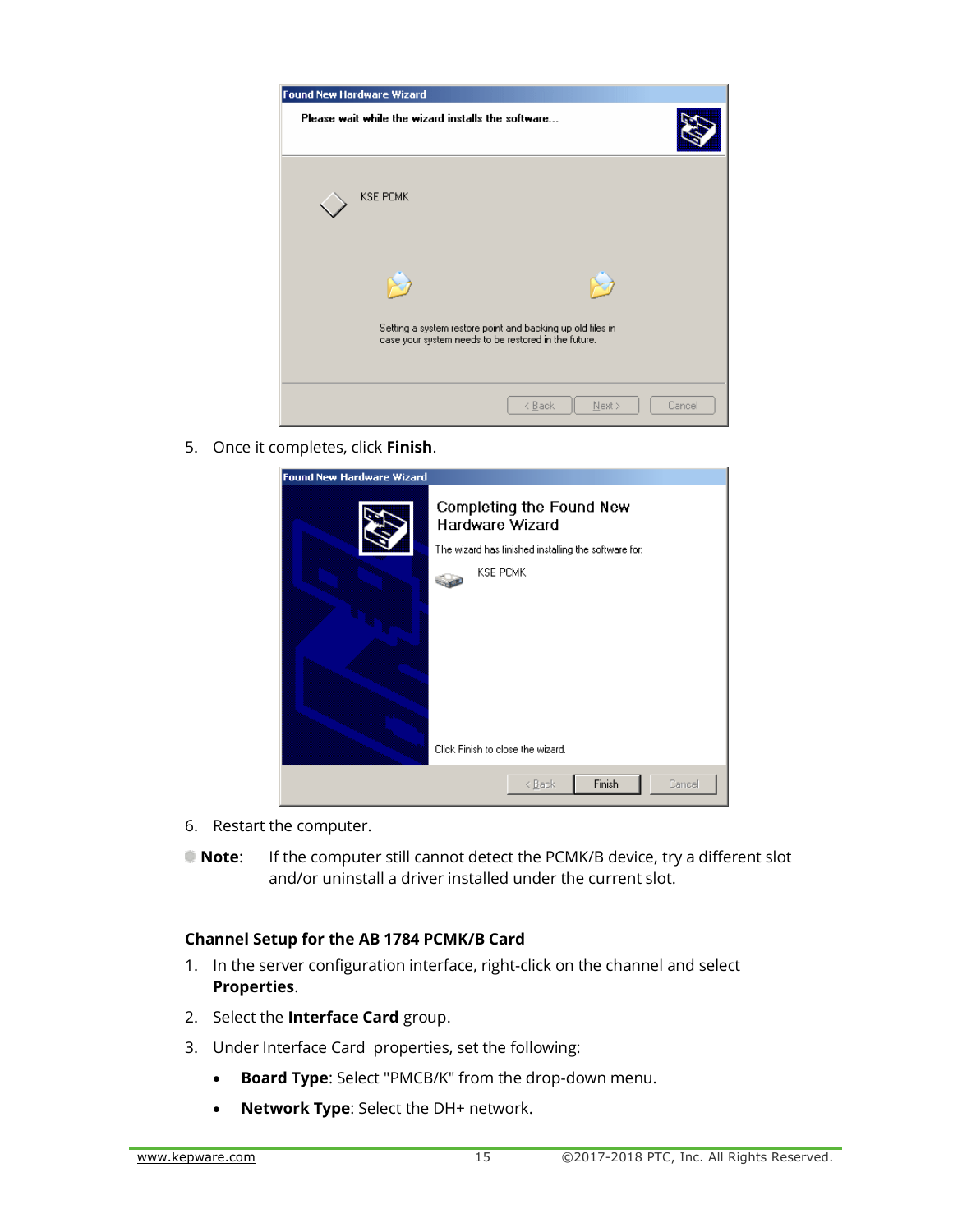- **Station Address**: This is the device's unique Node ID: 0-77 octal for DH+ and 0- 31 decimal for DH-485. Users must make sure that this ID does not conflict with any other Node ID on the network.
- **Baud Rate**: The available baud rates are 57.6K, 115K and 230K. Select the rate that matches the device configuration.
- 4. Click **Apply**.
- 5. Click **OK** to close.

#### **7.5 Setup for the AB-1784-U2DHP USB Card**

The 1784-U2DHP USB adapter converts DF1 to DH+. *For more information on configuration, refer to the Allen-Bradley DF1 Driver help file.*

#### **7.6 Setup for 5136-SD-ISA Card**

**Note**: Users do not need any additional drivers or additional software from any other vendor. Any additional drivers/software that may be required are either supplied or recommended.

*For more information on configuring the I/O port and jumper settings on the SST ISA card, refer to [Hardware Configuration of the 5136-SD-ISA \(SST\) Card.](file:///C:/WIP/Workspaces/KWS_KS_5.21_OEMS_QA/Help/Drivers/ALLENBRADLEY%20DATA%20HIGHWAY/Content/allenbradley_datahighway/Hardware_Configuration_of_5136-SD-ISA_(SST)_card.htm)*

- 1. In the server configuration interface, right-click on the channel and select **Properties**.
- 2. Select the **Interface Card** group.
- 3. Under Interface Card properties, set the following:
	- **Board Type**: Select 5136-SD-ISA from the drop-down menu.
	- **Network Type**: SST cards only support the DH+ network.
	- **Station Address**: This is the device's unique Node ID: 0-77 octal for DH+ and 0- 31 decimal for DH-485. Users must make sure that this ID does not conflict with any other Node ID on the network.
	- **Baud Rate**: The available baud rates are 57.6K, 115K and 230K. Select the rate that matches the device configuration.
	- **Memory Address**: Users must choose a unique memory address for the 5136 SD- ISA card from the range A0000-FC000.
	- **I/O Port Address**: Users must select the exact I/O port that was selected for the DIP switches while installing the 5136-SD-ISA card.
	- **Interrupt**: If using interrupts, a unique interrupt level must be selected from the drop-down menu. To check for any conflicts, check the [Device Manager.](file:///C:/WIP/Workspaces/KWS_KS_5.21_OEMS_QA/Help/Drivers/ALLENBRADLEY%20DATA%20HIGHWAY/Content/allenbradley_datahighway/Check_Device_Manager.htm) If not using interrupts, select None.
- 6. Click **Apply**.
- 7. Click **OK**.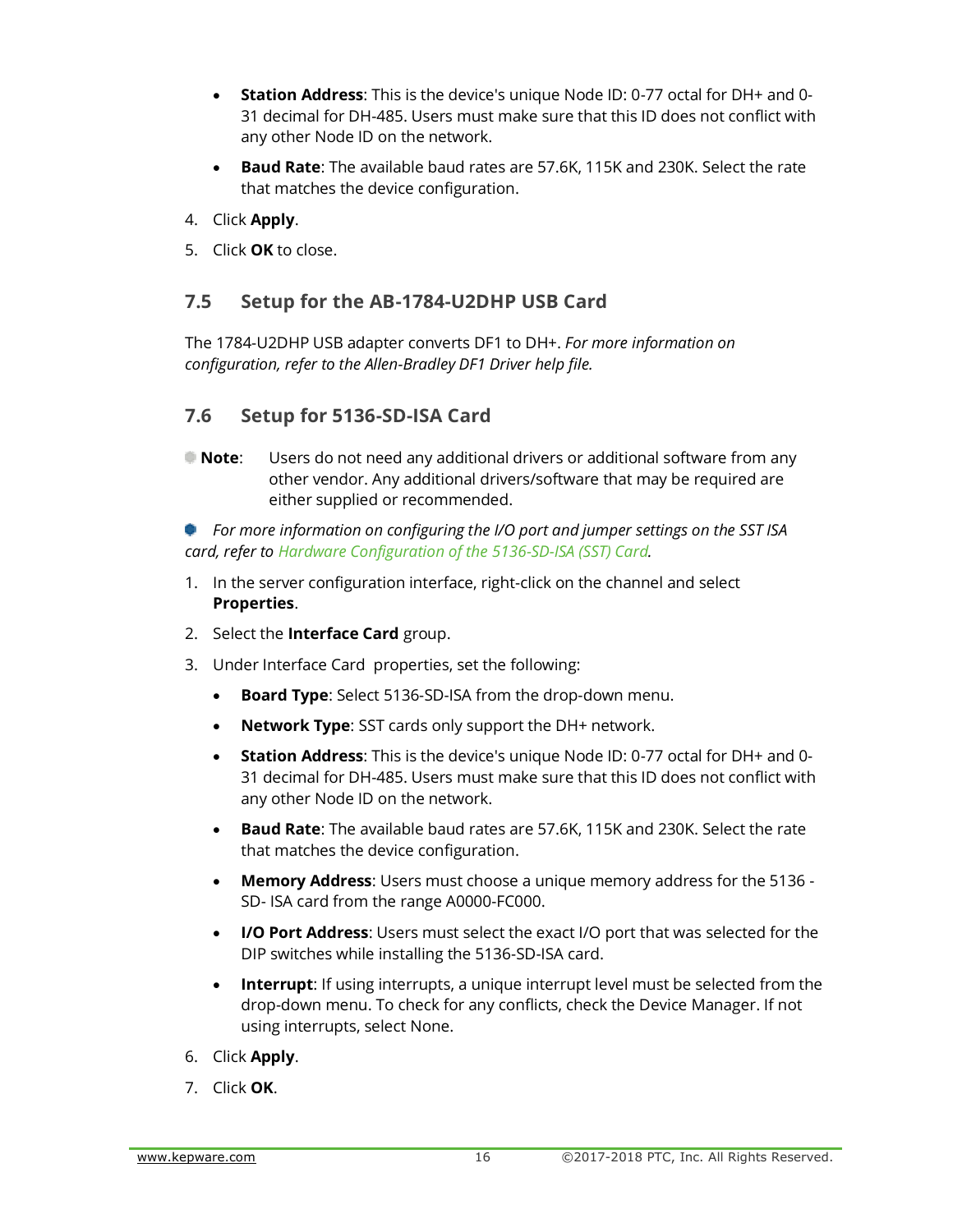## **7.7 Setup for 5136-SD-PCI Card**

Before installing the 5136-SD-PCI driver, make sure that any drivers that have been used for this card previously (such as RSLinx or SST) have been uninstalled. Then restart the computer.

- **Caution**: Failure to do so may result in unexpected consequences. A fresh PCI slot that has not been used with other DH+ cards before is recommended. This is not required for Windows NT.
- **Note**: Multiple instances of the SST PCI card are not currently supported. It is not recommended that users run multiple PCI cards of similar category (such as PKTX and PKTXD) while the SST PCI is running.

**Windows NT Users Note**: Windows NT users must be logged in as an administrator the first time that the driver is used. This is because the driver must write some information to the registry before it can start loading the protocol to the cards.

#### **Removing Old Drivers: Example Procedure**

Users familiar with the PKTX or the SST card may have seen something like the following image under Device Manager before.

| 鳥 Device Manager                                                                                                                                                                                                                                                                                                                                                                                                                 |                                                                                                                                                                              | $  \Box $ $\times$ |
|----------------------------------------------------------------------------------------------------------------------------------------------------------------------------------------------------------------------------------------------------------------------------------------------------------------------------------------------------------------------------------------------------------------------------------|------------------------------------------------------------------------------------------------------------------------------------------------------------------------------|--------------------|
| File<br>Action<br>View                                                                                                                                                                                                                                                                                                                                                                                                           | Help                                                                                                                                                                         |                    |
| ぽ<br>囨                                                                                                                                                                                                                                                                                                                                                                                                                           |                                                                                                                                                                              |                    |
| Computer<br>$\overline{+}$ .<br>中 ● Disk drives<br>由 2 Display adapters<br>由 3 DVD/CD-ROM drives<br>由 冒 Floppy disk controllers<br>田 山 Floppy disk drives<br>⊡ , IDE ATA/ATAPI controllers<br>El Keyboards<br>Monitors<br>F U<br>由 图 Network adapters<br>⊟ 2 Other devices<br>由- J Ports (COM & LPT)<br>田· <b>蠍</b> Processors<br>白· <del>哩》</del> SST<br>理 <mark>)</mark> KSE_F<br>System di<br>田…!<br>画 <del>《</del> Universal | 田…【》 Mice and other pointing devices<br><b>Pr</b> PCI Input Device<br>⊹ SM Bus Controller<br>田 ②, Sound, video and game controllers<br>Update Driver<br>Disable<br>Uninstall |                    |
|                                                                                                                                                                                                                                                                                                                                                                                                                                  | Scan for hardware changes                                                                                                                                                    |                    |
|                                                                                                                                                                                                                                                                                                                                                                                                                                  | Properties                                                                                                                                                                   |                    |

- 1. Expand SST. Select any driver beneath it and right-click and select **Uninstall**. This must be done for all drivers that are installed under SST.
- 2. Once the procedure is complete, restart the computer.
- 3. Before the channel properties are set, users must have an additional driver installed for the SST PCI card.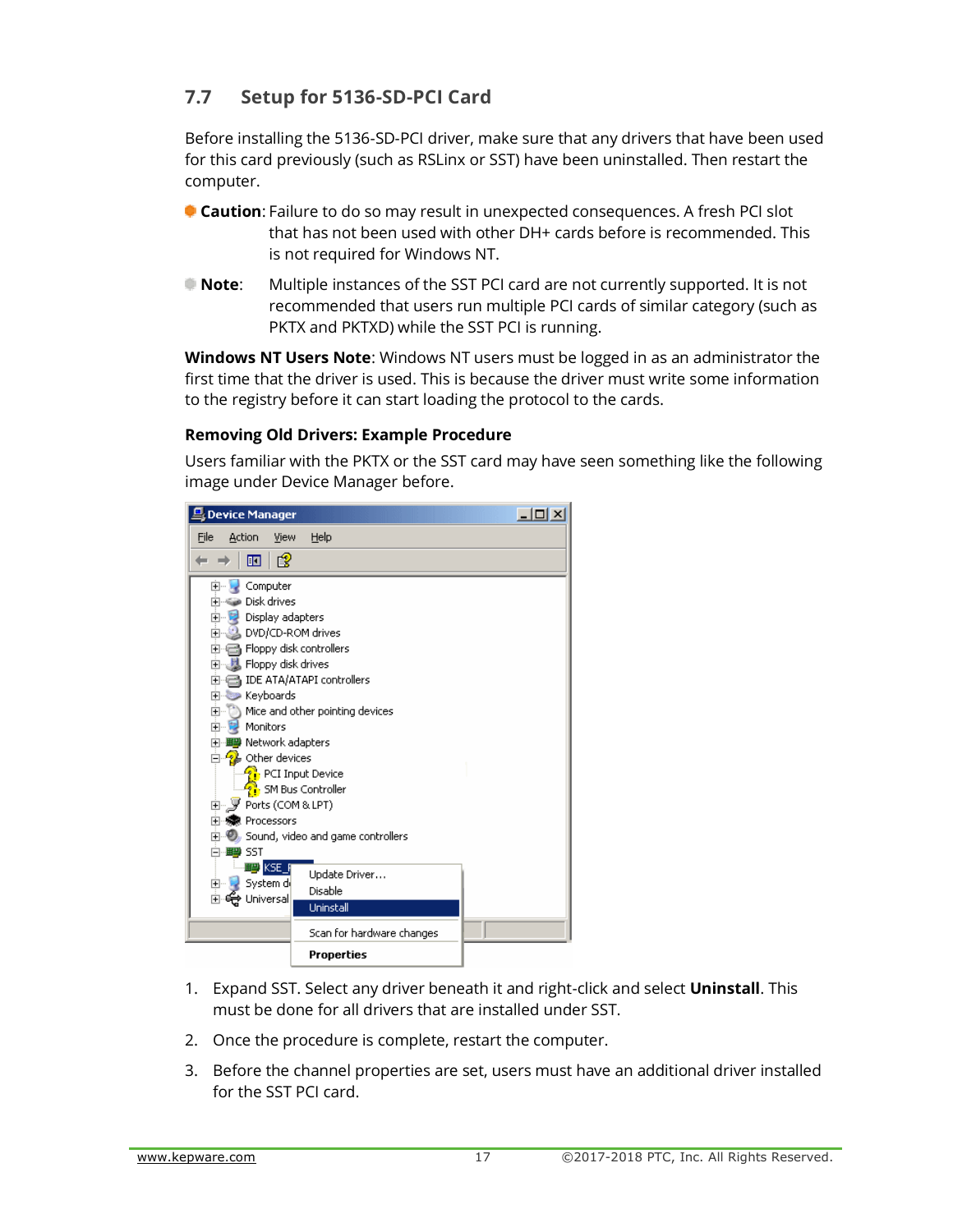- **Note:** No other drivers or software are needed from any other vendor. Any additional driver/software that may be required are either supplied or recommended. When using Windows NT, the instructions described in are not required and should not be performed. The driver should automatically take care of the steps required for the NT installation.
- 1. After the card has been installed, restart the PC. At start up, the Found New Hardware Wizard prompts to configure the newly detected hardware.
- **Note**: The images below refer to "KSE\_PKTXD2000" as an example, but names vary.
- 2. Select **Install from a list or specific** location (Advanced) and click **Next**.

| <b>Found New Hardware Wizard</b> |                                                                                                          |  |  |
|----------------------------------|----------------------------------------------------------------------------------------------------------|--|--|
|                                  | Welcome to the Found New<br>Hardware Wizard                                                              |  |  |
|                                  | This wizard helps you install software for:                                                              |  |  |
|                                  | KSE PKTXD2000                                                                                            |  |  |
|                                  | If your hardware came with an installation CD<br>or floppy disk, insert it now.                          |  |  |
|                                  | What do you want the wizard to do?                                                                       |  |  |
|                                  | ◯ Install the software automatically (Recommended)<br>nstall from a list or specific location (Advanced) |  |  |
|                                  | Click Next to continue.                                                                                  |  |  |
|                                  | Next ><br>Cancel<br>< Back                                                                               |  |  |

3. Select **Don't search. I will choose the driver to install** and click **Next**.

| <b>Found New Hardware Wizard</b>                                                                                                                                                                                                |
|---------------------------------------------------------------------------------------------------------------------------------------------------------------------------------------------------------------------------------|
| Please choose your search and installation options.                                                                                                                                                                             |
| ◯ Search for the best driver in these locations.                                                                                                                                                                                |
| Use the check boxes below to limit or expand the default search, which includes local<br>paths and removable media. The best driver found will be installed.                                                                    |
| √ Search removable media (floppy, CD-ROM)                                                                                                                                                                                       |
| $\vee$ Include this location in the search:                                                                                                                                                                                     |
| C:\WINDOWS\system32<br><b>Browse</b><br>$\sim$                                                                                                                                                                                  |
| $\bigodot$ Don't search. I will choose the driver to install.<br>Choose this option to select the device driver from a list. Windows does not guarantee that<br>the driver you choose will be the best match for your hardware. |
|                                                                                                                                                                                                                                 |
| < Back<br>Next ><br>Cancel                                                                                                                                                                                                      |

4. Click **Have Disk**, regardless of whether or not the KSE driver is there.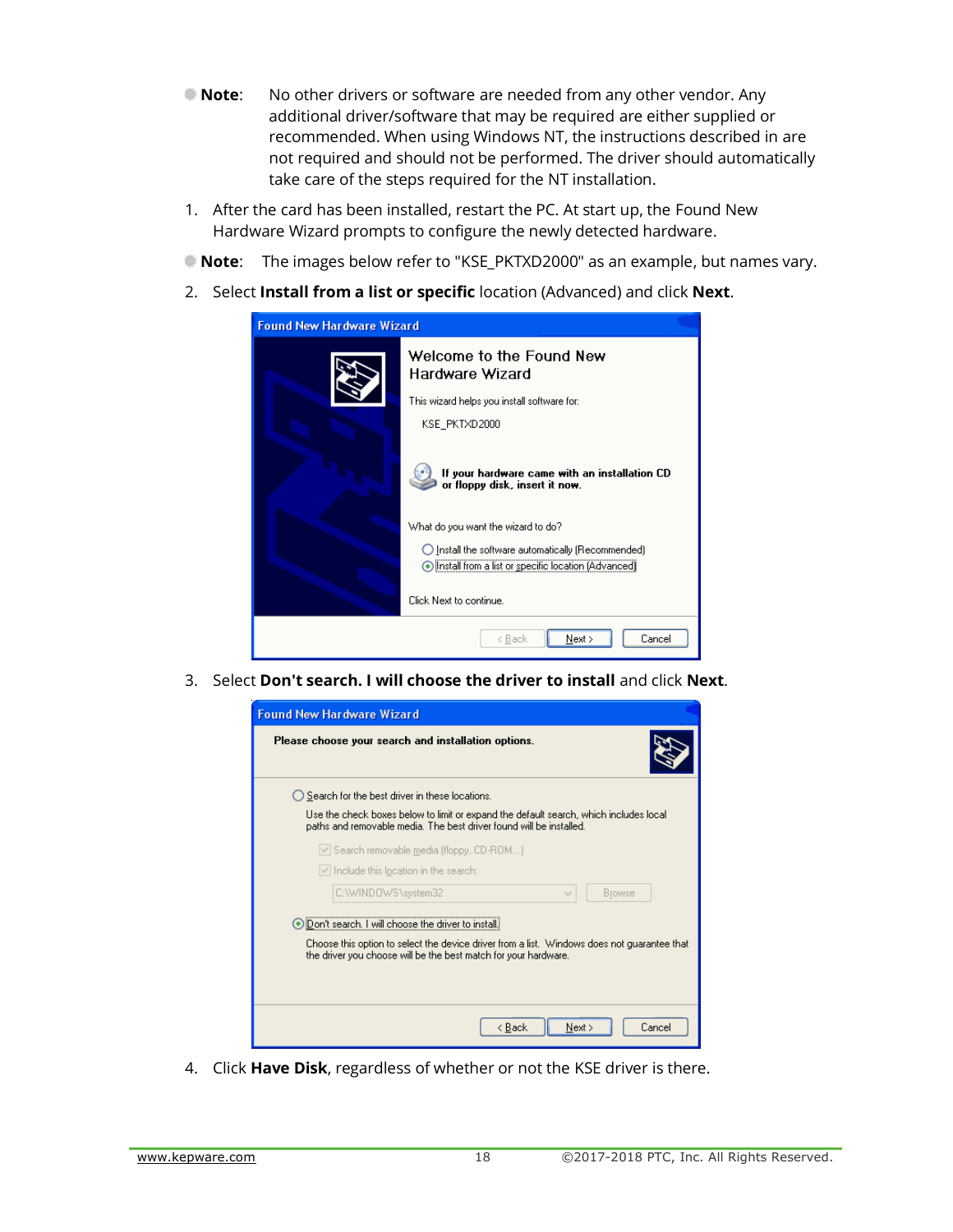| <b>Found New Hardware Wizard</b>                                                                                                                                                                                               |
|--------------------------------------------------------------------------------------------------------------------------------------------------------------------------------------------------------------------------------|
| Select the device driver you want to install for this hardware.                                                                                                                                                                |
| Select the manufacturer and model of your hardware device and then click Next. If you<br>ur<br>have a disk that contains the driver you want to install, click Have Disk.<br>$\vert \checkmark \vert$ Show compatible hardware |
| Model                                                                                                                                                                                                                          |
| KSE SST                                                                                                                                                                                                                        |
| Have Disk<br>This driver is not digitally signed!<br>Tell me why driver signing is important                                                                                                                                   |
| Cancel<br>< Back<br>Next >                                                                                                                                                                                                     |

- 5. Click **Browse...** and go to the C:\Program Files\<yourOPCserver>\drivers\Allen-Bradley DH+ directory. Multiple .inf files will be shown.
- 6. Select the KSE\_SST2000.inf file and click **OK**.

| <b>Install From Disk</b>                                                                                                     |
|------------------------------------------------------------------------------------------------------------------------------|
| Insert the manufacturer's installation disk, and then<br>OΚ<br>make sure that the correct drive is selected below.<br>Cancel |
| Copy manufacturer's files from:<br>A۸<br>w<br>Browse                                                                         |

7. Wait while the **Found New Hardware Wizard** installs the software.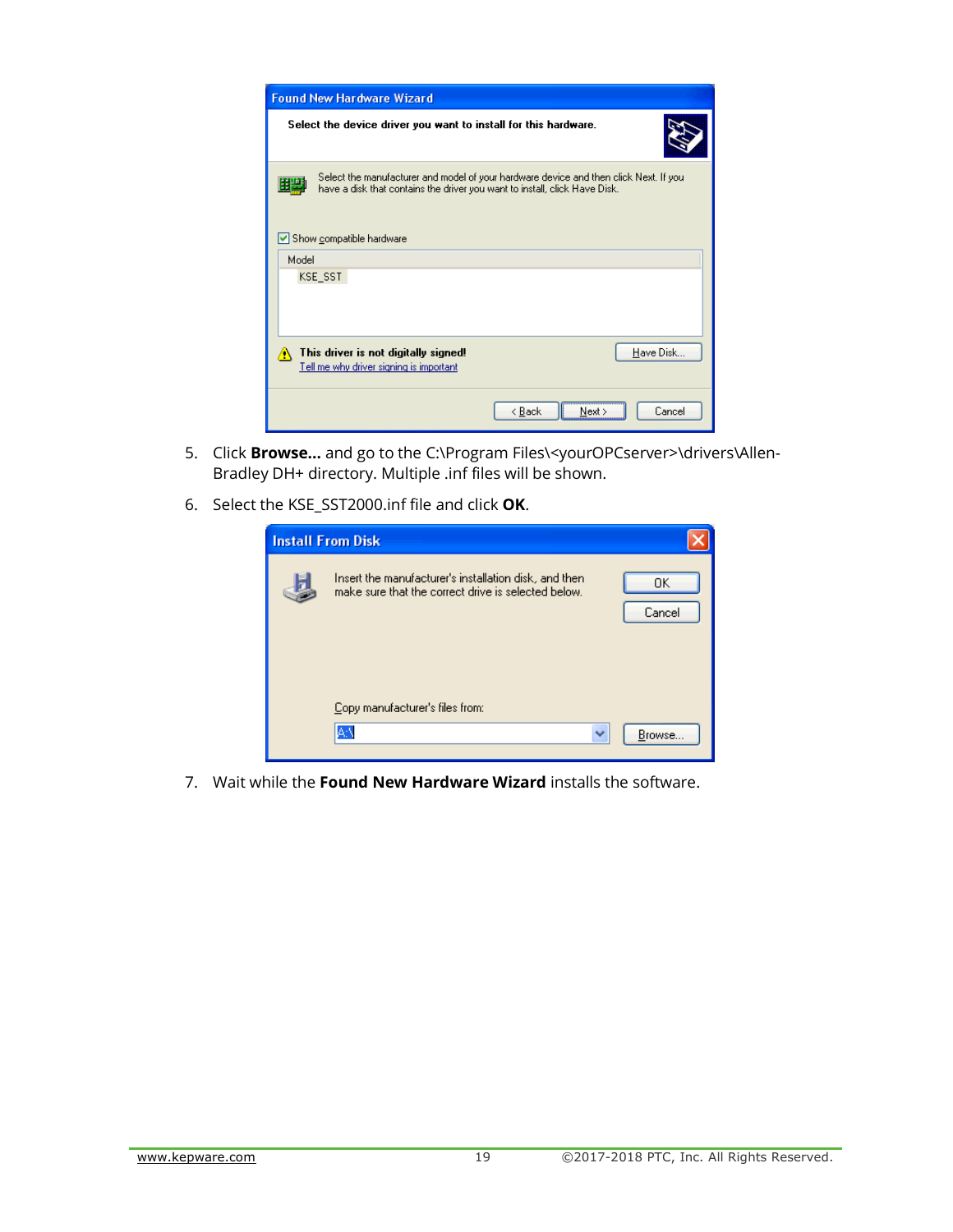

8. Click **Finish** and restart the computer.

| <b>Found New Hardware Wizard</b> |                                                                                                                                                                                                       |  |  |
|----------------------------------|-------------------------------------------------------------------------------------------------------------------------------------------------------------------------------------------------------|--|--|
|                                  | Completing the Found New<br><b>Hardware Wizard</b><br>The wizard has finished installing the software for:<br>KSE_SST<br>The hardware you installed will not work until you restart<br>your computer. |  |  |
|                                  | Click Finish to close the wizard.                                                                                                                                                                     |  |  |
|                                  | Cancel<br>< Back                                                                                                                                                                                      |  |  |

**Note:** If the computer still doesn't detect the SST-PCI device, users may have to try a different PCI slot and/or completely uninstall any driver installed under the current slot.

#### **Channel Properties Setup**

- 1. In the server configuration, right-click on the channel and select **Properties**.
- 2. Select the **Interface Card** group.
- 3. Under the Interface Card, set the following:
- **Board Type**: Select "5136-SD-PCI" from the drop-down menu.
- **Network Type**: This driver currently supports only DH+ networks for 5136-SD-PCI cards.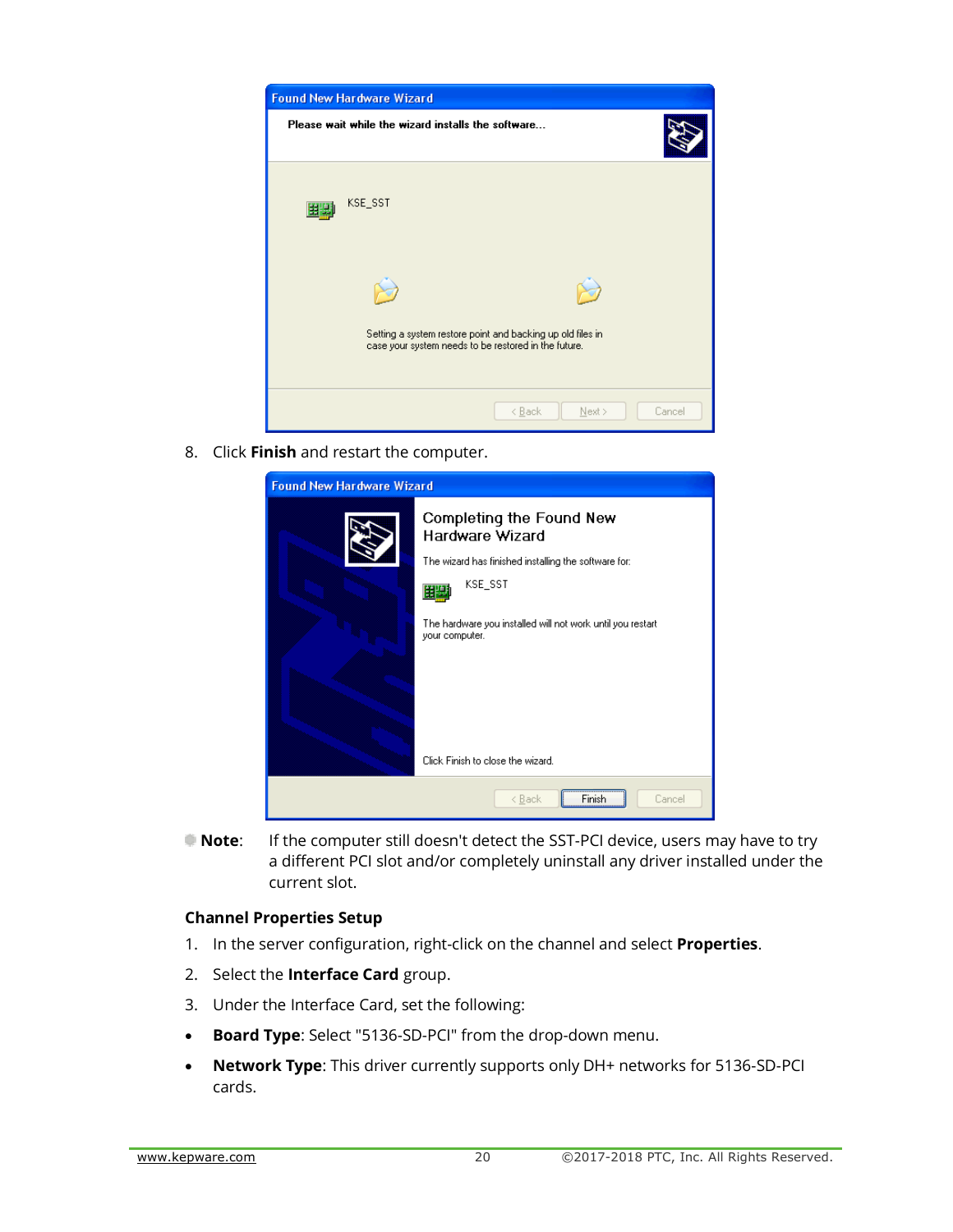- **Station Address**: This is the device's unique Node ID: 1-77 octal for DH+. Users must make sure that this ID doesn't conflict with any other Node ID on the network.
- **Baud Rate**: The available baud rates are 57.6K, 115K and 230K. Select the baud rate that matches the device configuration.
- **PCI Card Instance**: Currently, only a single instance of the SST PCI card is supported. Thus, the PCI Card Instance number for SST PCI will always be zero.
- 4. Click **Apply**.
- 5. Click **OK**.

# **8. Logix Device IDs**

*For information on ENI device ID setup, refer to [1761-NET-ENI](file:///C:/WIP/Workspaces/KWS_KS_5.21_OEMS_QA/Help/Drivers/CONTROLLOGIX%20ETHERNET/Content/CONTROLLOGIX_ETHERNET/1761_NET_ENI.htm) Setup.*

#### **ControlLogix 5500 Ethernet**

The device ID specifies the device IP address, as well as the slot number in which the controller CPU resides. Device IDs are specified as the following:

| <b>Designator</b>        | <b>Designator</b><br>Type*   | <b>Description</b>                                                                                      | <b>Formats</b> | Range     |
|--------------------------|------------------------------|---------------------------------------------------------------------------------------------------------|----------------|-----------|
| <b>IP/Host Name</b>      | N/A                          | IP Address or host name.                                                                                | Decimal        | $0 - 255$ |
|                          | Port ID                      | Port to backplane.                                                                                      | Decimal        |           |
| Optional<br>Routing Path | Multiple Link,<br>port pairs | Specifies a way out of the EtherNet/IP<br>interface module and must equal 1 (port to<br>the backplane). | Decimal        | $\star$   |
| CPU Slot                 | Link Address                 | Slot number of the ControlLogix processor.                                                              | Decimal        | $0 - 255$ |

<IP or hostname>,1,[<optional routing path>],<CPU Slot>

*\*For more information, refer to [Connection Path Specification.](file:///C:/WIP/Workspaces/KWS_KS_5.21_OEMS_QA/Help/Drivers/CONTROLLOGIX%20ETHERNET/Content/CONTROLLOGIX_ETHERNET/Connection_Path_Specification.htm)*

#### **Example**

123.123.123.123,1,0

This equates to an Ethernet/IP of 123.123.123.123. The port ID is 1 and the CPU resides in slot 0.

# **9. CompactLogix 5300 Ethernet Device ID**

The device ID specifies the device IP address, as well as the slot number in which the controller CPU resides. Device IDs are specified as the following:

| Designator                      | <b>Designator</b><br>Type*   | <b>Description</b>                                                                    | <b>Formats</b> | Range     |
|---------------------------------|------------------------------|---------------------------------------------------------------------------------------|----------------|-----------|
| <b>IP/Host Name</b>             | N/A                          | CompactLogix Ethernet IP Address or host name.                                        | Decimal        | $0 - 255$ |
|                                 | Port ID                      | Port to backplane.                                                                    | Decimal        |           |
| <b>Optional Routing</b><br>Path | Multiple Link,<br>port pairs | Specifies a way out of the Ethernet port and must<br>equal 1 (port to the backplane). | Decimal        | $\star$   |
| CPU Slot                        | Link Address                 | Slot number of the CompactLogix processor.                                            | Decimal        | $0 - 255$ |

*<IP or hostname>,1,[<optional routing path>],<CPU Slot>*

*\*For more information, refer to [Connection Path Specification.](file:///C:/WIP/Workspaces/KWS_KS_5.21_OEMS_QA/Help/Drivers/CONTROLLOGIX%20ETHERNET/Content/CONTROLLOGIX_ETHERNET/Connection_Path_Specification.htm)*